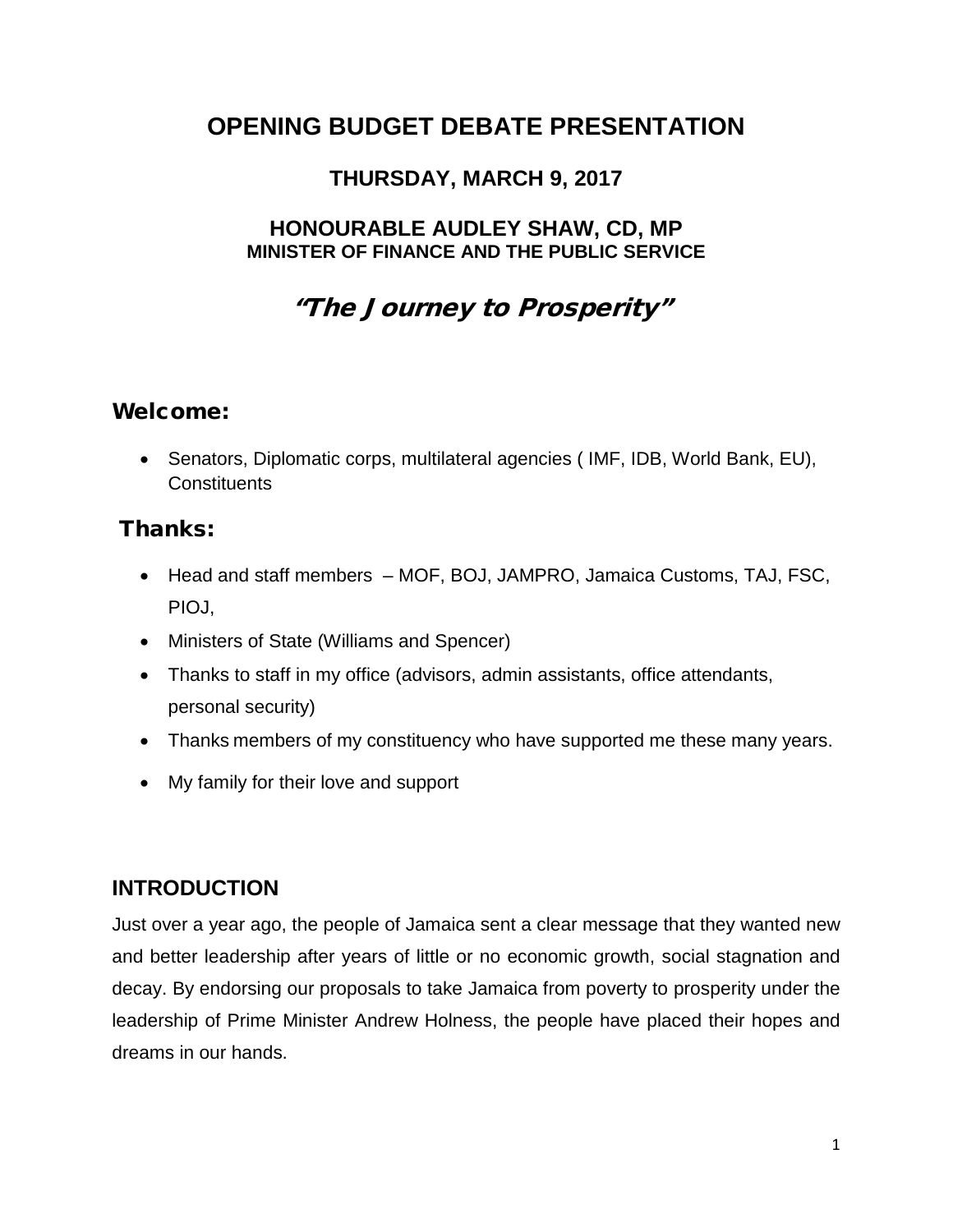Mr. Speaker, today I want to emphasize the progress we have made thus far on our journey **to prosperity**, and the path we will travel together in the coming fiscal year.

Mr. Speaker, in pursuing our journey together, let us be reminded of what Ralph Waldo Emerson, the famous poet said: *"Perseverance is not a long race; it is many short races one after another."*

Mr. Speaker, with this brief introduction, I want to turn your attention to the structure of my presentation today:

- I. Review of Economy for FY 2016/17
- II. Macroeconomic and fiscal targets for FY 2017/18
- III. Policy Priorities on Our Journey to Prosperity
- IV. Highlights of the Expenditure Budget FY2017/18
- V. Financing and Revenue Programme for FY 2017/18
- VI. Revenue Measures for FY 2017/18
- VII. Conclusion

### **I. REVIEW OF ECONOMY FOR FY 2016/17**

Mr. Speaker, you will recall that in October 2016, we cancelled the Extended Fund Facility Arrangement with the IMF and signed a new three-year US\$1.64 billion Precautionary Standby Arrangement (PSBA) with the IMF.

Under this new Arrangement, Mr. Speaker, the IMF continues to support our reforms aimed at sustaining macroeconomic stability while at the same time:

- A) Boosting employment and GDP growth
- B) Raising the living standards of the Jamaican people
- C) Progressively reducing a poverty level that remains too high
- D) Strengthening the social safety net for the poor
- E) Improving public sector efficiency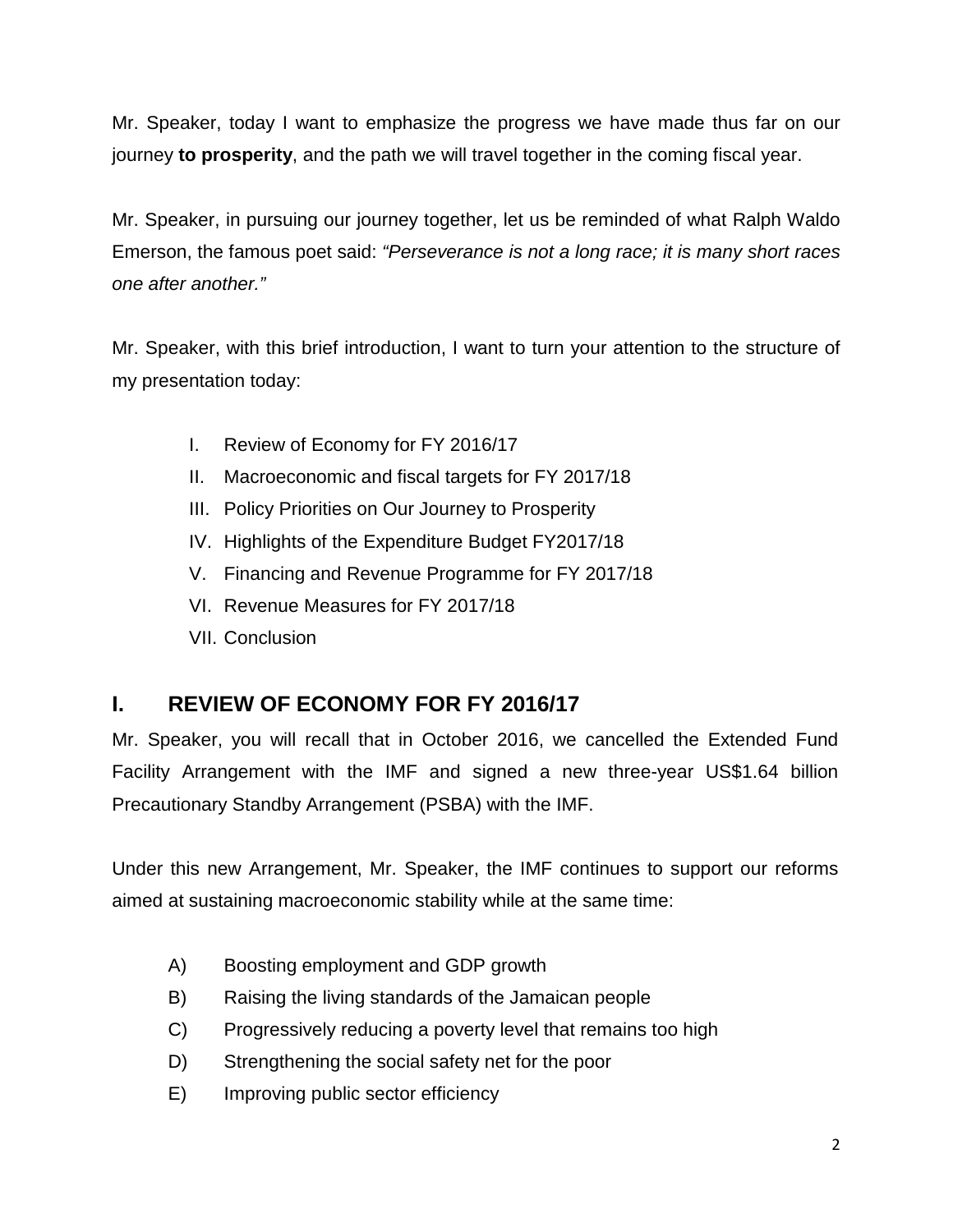- F) Reallocating public resources to growth-enhancing capital spending
- G) Rebalancing our taxes from direct to indirect taxes
- H) Bolstering the resilience of the financial system
- I) Modernizing the monetary policy framework and building the foundation for an eventual move to inflation targeting, while maintaining exchange rate flexibility and continuing to build precautionary foreign reserves.

Mr. Speaker, we must do all of that while also

- J) Reducing public debt to 60 percent of GDP by 2025/26 and
- K) Maintaining a primary surplus at 7 percent of GDP for the duration of the new arrangement.

Mr. Speaker, this is a broad and ambitious, yet much-needed policy endeavor requiring bringing all Jamaicans on board. It was with a desire to foster ownership and ensure the accountability of our government that we, as a government, extended the monitoring of the reform programme beyond the Economic Programme Oversight Committee (EPOC) to include a Public Sector Transformation Oversight Committee (PSTOC) and the Economic Growth Council (EGC).

So far, Mr. Speaker, I am pleased to report that for the first review period which ended December 2016, we have met all the quantitative performance criteria and structural benchmarks. We are also well on track to meeting our targets for the Fiscal Year as a whole. I am also pleased to inform this honorable House, that the Budget that I will outline to you today for Fiscal Year 2017/18, has been discussed with the Fund, and will be the key anchor for our macroeconomic programme for the upcoming fiscal year.

Mr. Speaker, permit me therefore to provide you with an overview of economic performance and initiatives for 2016/17.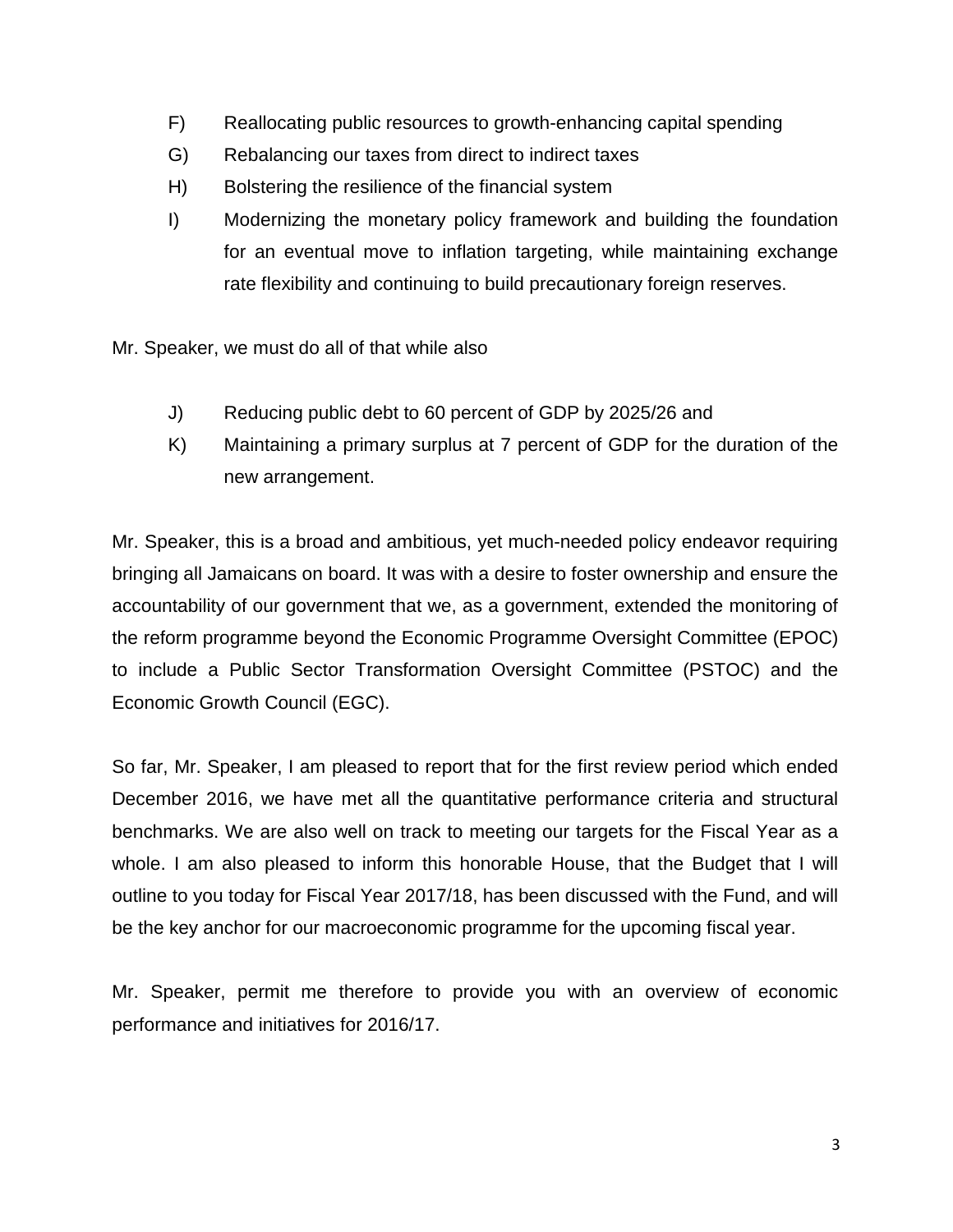### **a) Economic Growth**

Real GDP growth accelerated to 2.0 percent in the September 2016 quarter, following expansions of 1.4 percent in the June 2016 quarter, and 0.8 percent in the March 2016 quarter. The Planning Institute of Jamaica is estimating continued growth in the December quarter at a rate of 1.3 percent, and we are on track for growth of between 1.6 and 2.0 percent for this Fiscal Year, which would be the highest annual growth rate in over nine years.

Just to note Mr. Speaker, GDP growth in each quarter of 2016, so far, was higher than that of the corresponding quarter in 2015. We are heading in the right direction.

| <b>Quarter Ended</b>          | 2015 | 2016 |
|-------------------------------|------|------|
| March                         | 0.4% | 0.8% |
| June                          | 0.8% | 1.4% |
| Sept                          | 1.7% | 2.0% |
| Dec                           | 0.9% | 1.3% |
| Dec 2016 is the PIOJ estimate |      |      |

### **b) Employment**

The economic expansion has helped to create more jobs Mr. Speaker. The unemployment rate fell to 12.9 percent in October 2016 compared with 13.5 percent a year before. Over that period, 34,000 new jobs were created of which, importantly, 25,500 went to women and 8,500 went to men. This is significant progress.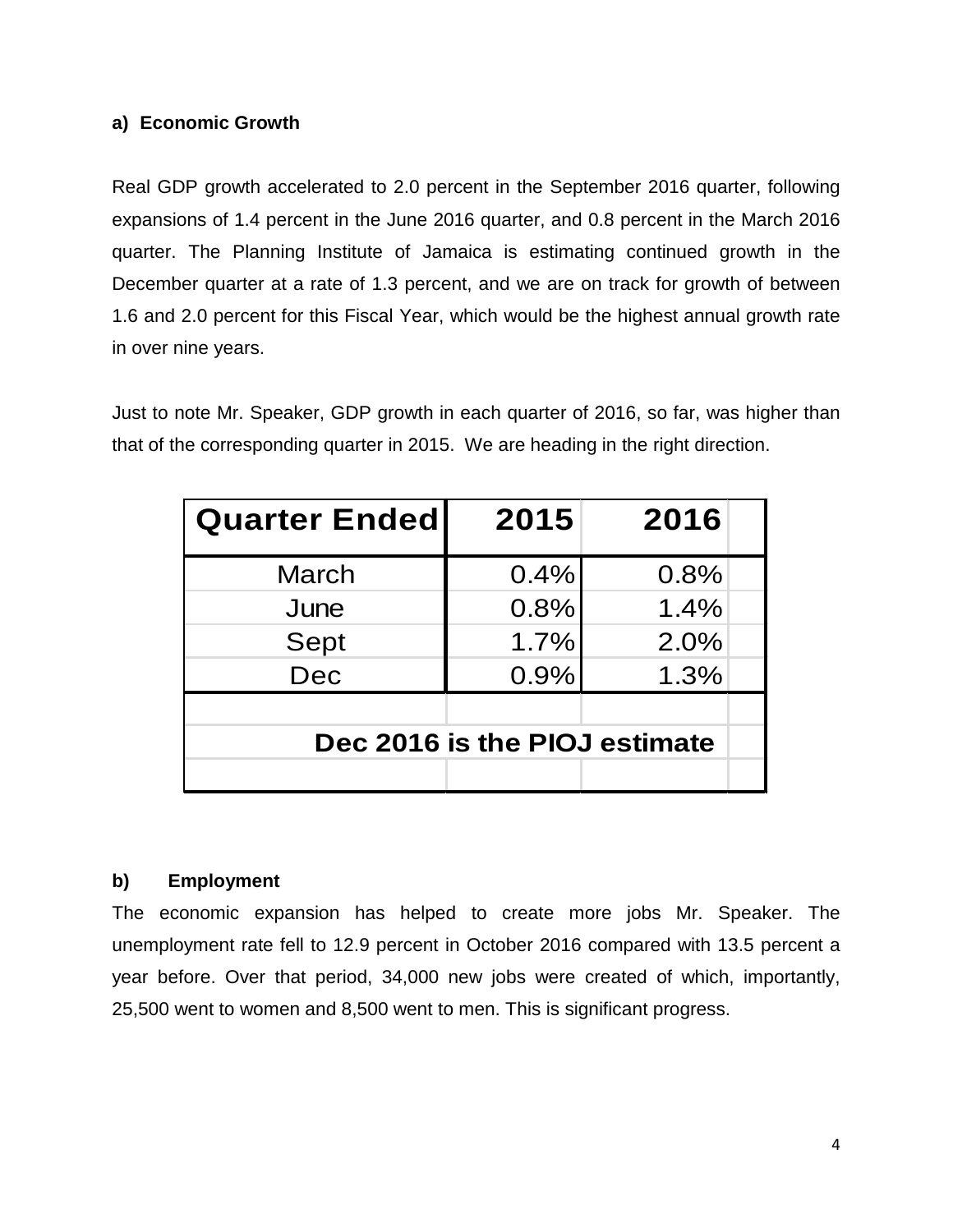Mr. Speaker, as economic growth and business confidence improves, this renewed optimism contributes to more people actively searching for jobs and thereby increasing the labour force. Thus, the labour force rose by 30,100 between October 2015 and October 2016 while the working age population grew by only 4,400.

Despite the good news, Mr. Speaker, as a Government we must continue to accelerate the pace of human development and training for our population. Looking ahead the UN population projections show a **decline** in Jamaica's working age population by 2030— (just thirteen years from now). Thus, we can expect slower growth or even decline in the labour force in the coming years. Mr. Speaker, what this means is that for us to achieve the targeted higher rates of economic growth to ensure prosperity, we must urgently embark on more strategic and focussed human resource development and training programmes to increase productivity. The risk, otherwise Mr. Speaker, is that limited skilled workers will drive up wage pressures and prematurely choke off our growth momentum.

#### **c) Inflation**

Turning now to inflation, Mr. Speaker, given its importance as a measure of macroeconomic stability, I am pleased to also report that consumer price increases are well contained within the Bank of Jamaica targets. The Consumer Price Index rose by only 1.7 percent in 2016, a figure we have not seen since 1964. Despite the uptick in January 2017 to a twelve month point to point figure of 2.6 percent, inflation remains contained.

Mr. Speaker, our low inflation rate has benefited from low oil and other commodity prices, but also reflects strong increase in local crop production, relative exchange rate stability especially in the second half of the Fiscal Year, and not least, our continued tight fiscal policy stance.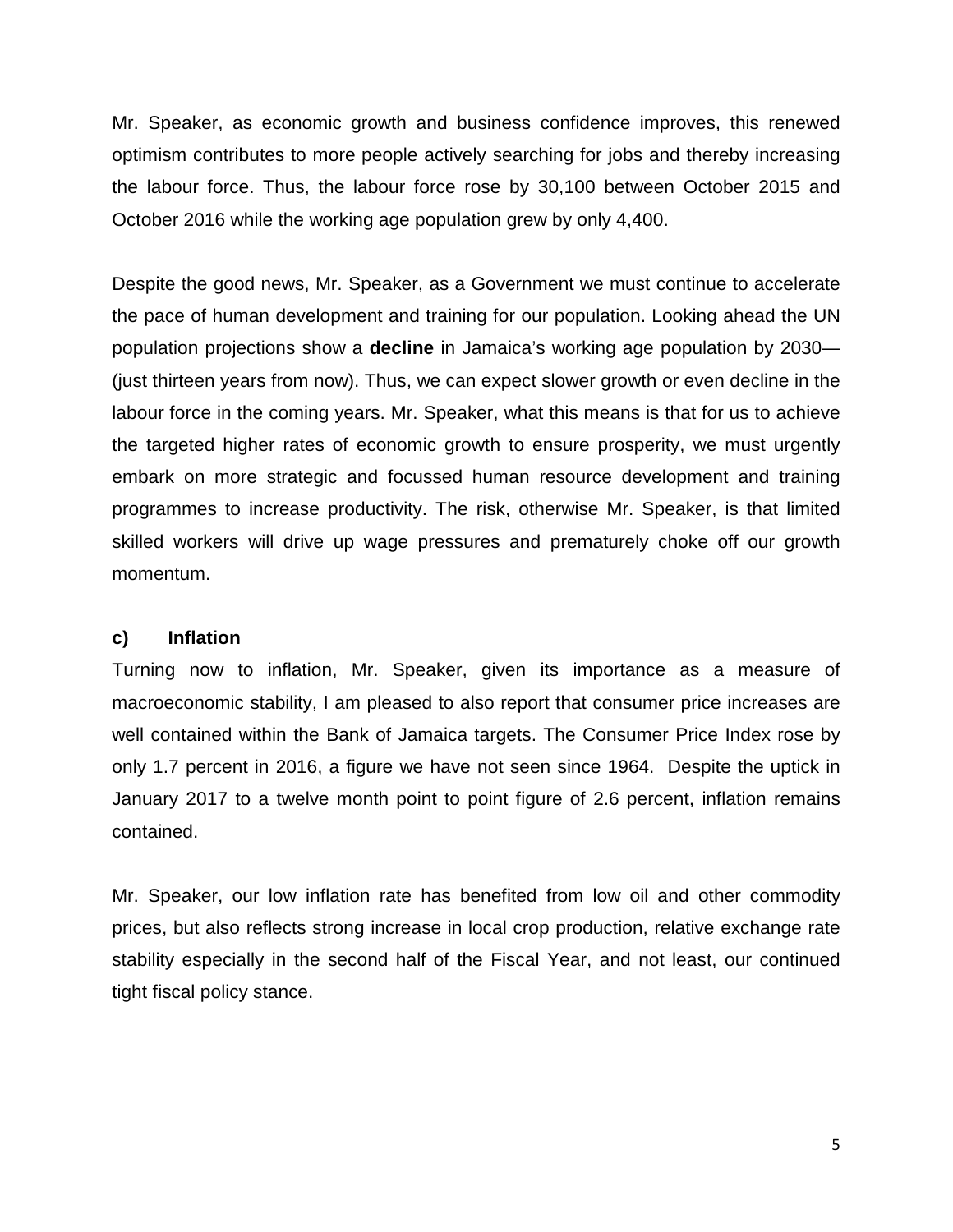### **d) Consumer and Business Confidence**

Mr. Speaker, I am pleased to report that consumer and business confidence are at an all-time high. This can be interpreted to mean that they are optimistic about the current economic environment and the future of the Jamaican economy. It is an endorsement of our policies of which we can be very proud. The latest Business Confidence Index for December 2016 shows a 15.4 percent increase compared with the index in the last quarter of 2015. This was reported to be the best four quarters recorded in 15 years.

### **e) Commercial Bank Lending**

Mr. Speaker, lending rates in Jamaica remain too high. Among 181 countries, Jamaica ranked in the bottom 25 countries with high lending rates. Yes, we in Jamaica have seen an inching down in lending rates of about half of a percentage point each year for the last 5 years. That is not good enough. The weighted average lending rates at 16.3 percent at December 2016 is still too high a burden on the Jamaican economy.

Mr. Speaker, it is well known that one of the indicators of economic development and prosperity is the increasing roll of the private sector in the economy. The higher the measure of domestic credit to private sector as a percentage of GDP, the greater is the space for the private sector to develop and grow.

Mr. Speaker, credit to the private sector has continued.to increase rapidly, with annual growth of 14.8 percent in 2016 compared with 9.5 percent in 2015. We recognize that in recent times business loans have been expanding. The strong growth of lending to businesses is evidence that Jamaica is yielding benefits from its sustained period of macroeconomic stability underpinned by sound fiscal policies. This is encouraging but we are still a long way off when we compare our private sector credit to GDP of 24.6 percent at end December 2016 against that of approximately 95 percent for the middle income countries and approximately 46 percent for Latin America and the Caribbean.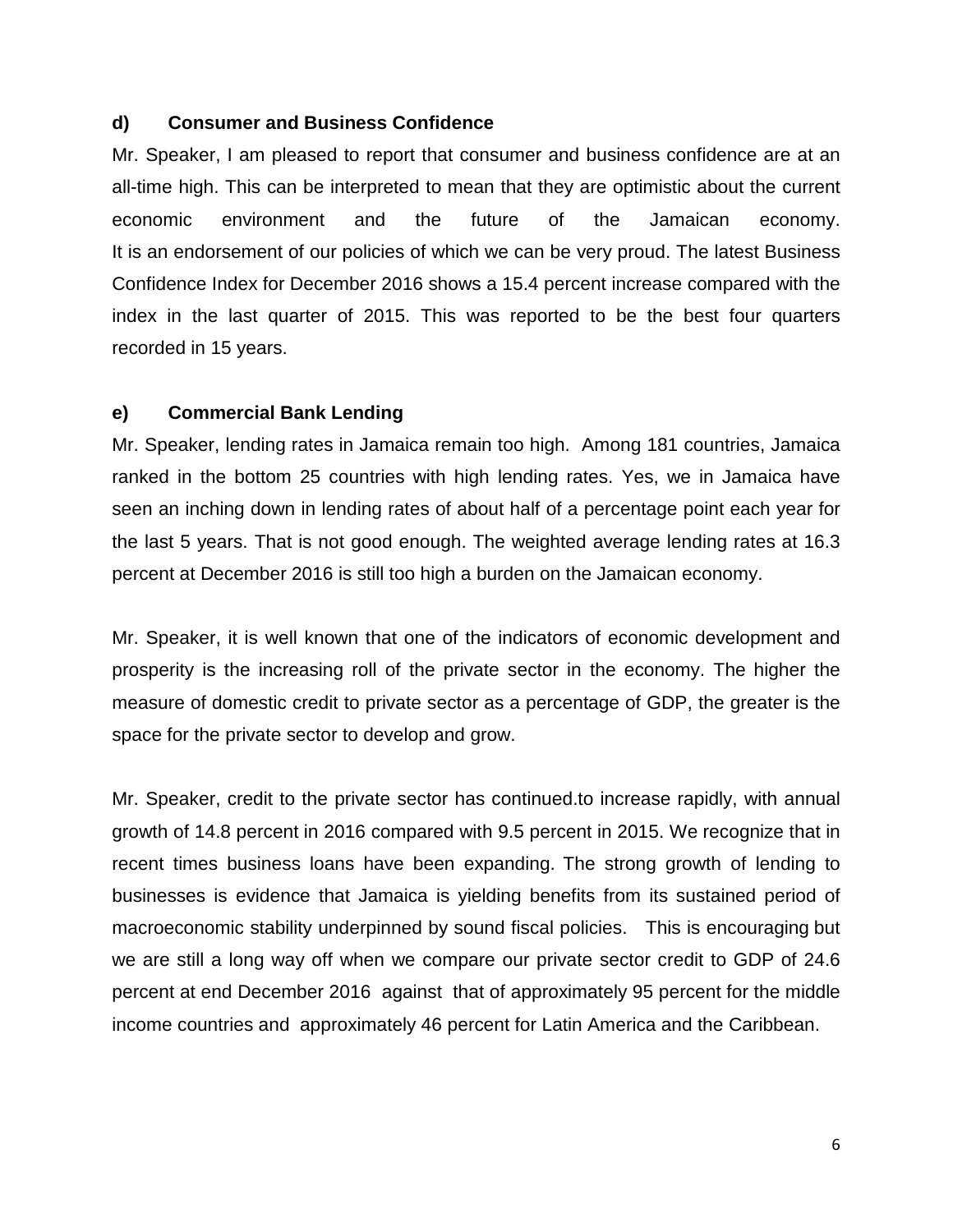Mr. Speaker, I will speak to the high banking fees and charges later in my speech.

### **f) Fiscal Policies**

Mr. Speaker, our fiscal balances are performing in line with our targets. The primary balance of 7.0 percent of GDP is expected to be met by end March. We are fully on track based on performance of the budget through January 2017. Our primary balance surplus was \$86.8 billion. This was \$23.9 billion above the budgeted target of \$62.9 billion. Our tax revenues were \$360.5 billion or \$12 billion more than our budgeted target. Mr. Speaker, this was the best tax revenue performance relative to budget since fiscal year 2002/03. And Mr. Speaker, PAYE is performing well, despite the increase in the tax threshold on personal income taxes. The PAYE outturn through January 2017 was \$54.5 billion compared with a budgeted figure of \$51.5 billion. Mr. Speaker, we are moving in the right direction.

Mr. Speaker, the goal of the Personal Income Tax (PIT) reform was to reduce the tax burden on those overburdened PIT payers while at the same time rebalance the overall tax burden towards consumption or indirect taxation. I am therefore pleased that the tax ratio to GDP is expected to be 25.7 percent of GDP, slightly lower than the 25.8 percent of GDP that was budgeted in FY 2016/17. This performance suggests that we were successful in preserving revenue buoyancy and neutrality with the tax measures we adopted to compensate for the increase in the PIT threshold in FY 2016/17.

### **g) Public Bodies**

Mr. Speaker, as you know, the Central Government Budget, along with the financial operations of 61 self-financed Public Bodies (PBs) form the overall public sector. The Public Bodies constitute a very important part of the public sector given their size, their range of regulatory functions, and their contribution to the physical and economic infrastructure of the country.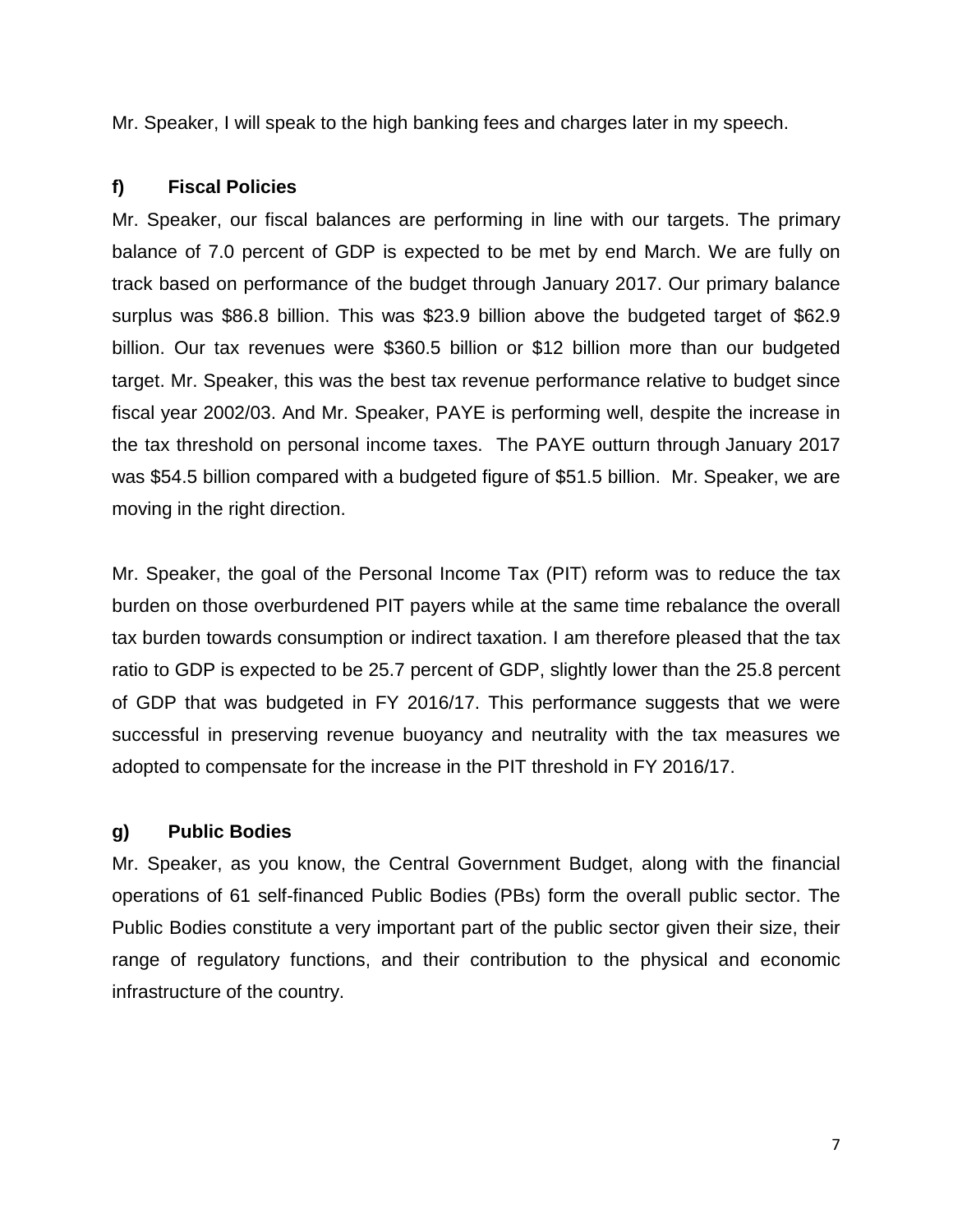As a group they now employ 13,638 persons and generated an estimated \$371.5 billion (or 21.1 percent of GDP) in current revenues in FY 2016/17. This is a significant part of the public sector Mr. Speaker when you consider that overall tax revenues are an estimated \$451.7 billion or 25.7 percent of GDP in FY 2016/17. Mr. Speaker, these bodies also transferred \$52.2 billion to the Government in FY 2016/17 in terms of financial distributions or dividends and taxes while still generating an estimated surplus of \$16.98 billion (or 1.0 percent of GDP).

In terms of their capital expenditure, Mr. Speaker, these bodies contribute significantly to the economic growth of the country. In FY 2016/17, their capital spending and investments amounted to an estimated \$41.1 billion (or 2.3 percent of GDP). This is nearly as high as the Central Government's capital spending of \$44.8 billion (2.5 percent of GDP) in FY 2016/17.

Mr. Speaker, the rationalization of the public bodies is an ongoing activity. Therefore, with assistance from the IMF we developed in FY 2016/17, the Policy on Categorization and Rationalization of the Public Bodies. The Policy was approved by Cabinet and implementation has commenced.

I am therefore pleased to report that as part of the rationalization programme, a number of privatization transactions were concluded during the year. These included:

- The sale of the Petroleum Company of Jamaica's (PETCOM) shares and assets was completed with the preferred bidder in June 2016 and sale proceeds of US\$19M collected by PCJ.
- A lease agreement was executed between the Montpelier Citrus Company Limited and Jamaica Green Botanical Producers Company Limited in October 2016 for the lease of 1,609.5 acres of the Montpelier property for agricultural purposes and the lessee has taken possession of the property.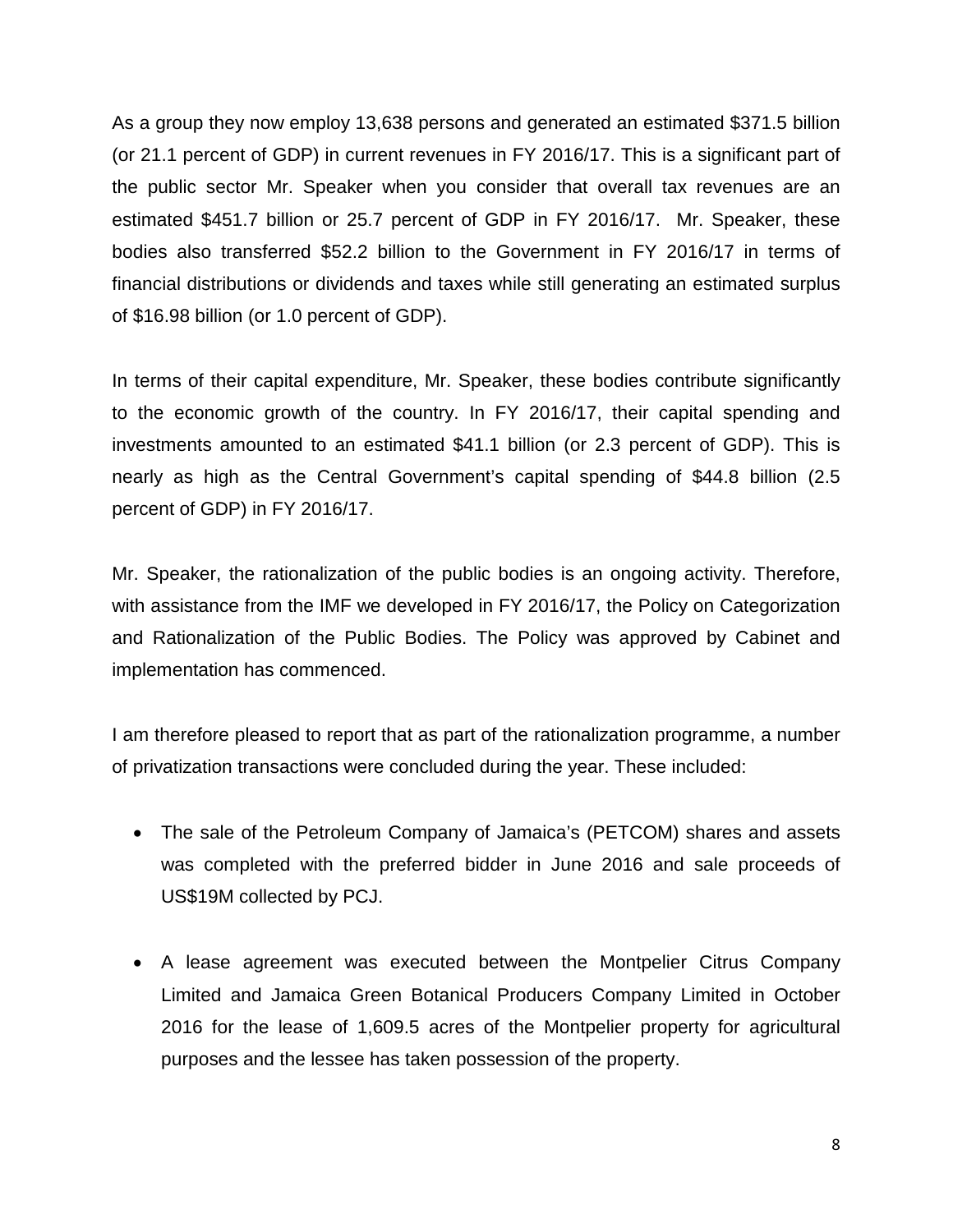- The Government executed the agreements between Supreme Ventures Limited (SVL) (the preferred bidder) for the privatization of Caymanas Track Limited.
- Cabinet approved the sale of Government's 42.6 percent shares in Kingston Industrial Wharves and 100 percent preference shares to Jamaican Teas Limited in June 2016. The sale agreements are being finalized for execution by the end of the 2016/17 financial year.
- Cabinet also approved the privatization of Wigton Windfarm Limited and appointed an Enterprise Team to spearhead this. The privatisation is being considered via listing the company on the Jamaica Stock Exchange (JSE) and offer of a percentage of the shareholding to the public.

### **h) Public debt**

Mr. Speaker, let me turn briefly to developments on public debt.

Mr. Speaker, the legislation currently in effect regarding Public Debt identifies Public Debt as the consolidated debt of the Central Government, Bank of Jamaica and Government Guaranteed External debt.

A definition of Public Debt that will become effective on April 1, 2017 identifies Public Debt as the consolidated debt of the Specified Public Sector except the Bank of Jamaica, net of any cross holdings. The Specified Public Sector is comprised of the Central Government and Public Bodies excluding any Public Body certified by the Auditor General as primarily carrying out functions that are of a commercial nature. All Government guaranteed debt is therefore captured in this definition.

Public Debt as indicated above to become effective on April 1, 2017 is consistent with the definition being utilized by the International Monetary Fund under the precautionary Stand-By Arrangement. The new Public Debt definition is in line with international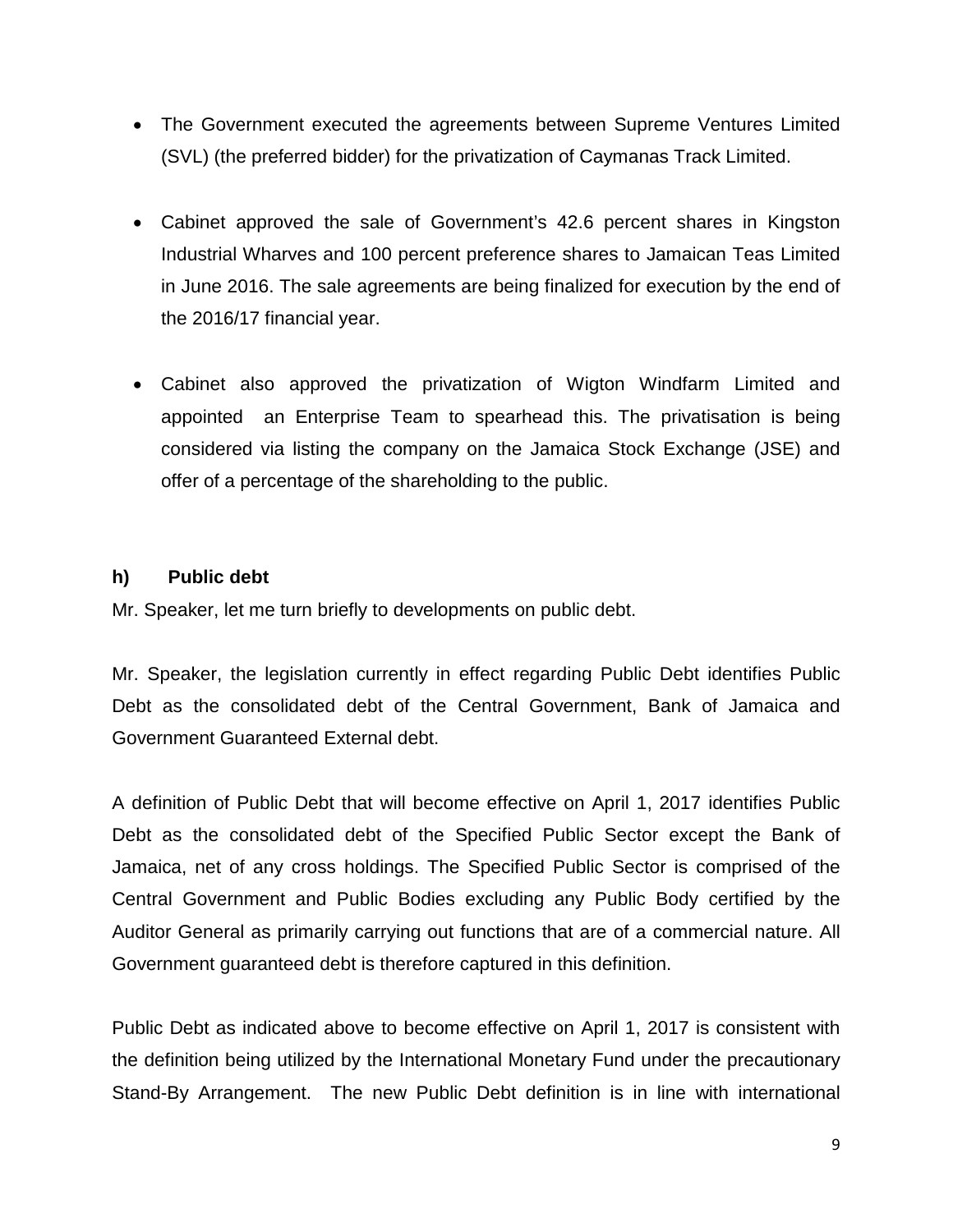standards and is also consistent with the *Public Sector Debt Statistics Guide* developed by the IMF.

This is a most welcomed development Mr. Speaker.

Following the adoption of this new measure of public debt, Mr. Speaker, I am happy to say that the public debt is expected to now be 115 percent of GDP at end FY 2016/17 compared to 124.1 percent under the old definition. At the end of fiscal year 2017/18, the debt to GDP ratio is projected to be 108.6 per cent of GDP.

Of significance, this brings us that much closer to our sustainable legislative debt target of 60 percent of GDP by FY 2025/26, or before.

Mr. Speaker, affirmation of our sound debt management is evidenced by the fact that Jamaica received three (3) positive ratings action during FY 2016/17. Moody's Ratings Agency upgraded the country's sovereign ratings from Caa2 to B3 in November 2016 and Standard and Poor's Global Rating and Fitch Ratings affirmed the country's 'B' ratings in September 2016 and February 2017, respectively. All outlooks are rated 'Stable".

### **i) The Personal Income Tax Threshold**

Mr. Speaker, we are proud to have delivered on our promise of increasing the threshold on personal income taxes which, in the first phase, increased from \$592,800 to \$1.0 million on July 1, 2016.

Mr. Speaker, this Increase in the Income Tax Threshold has increased disposable incomes for approximately 200,000 taxpayers out of a tax population of a 469,000. With this additional income, these persons have been better able to access goods and services. Increased consumption has impacted sales of businesses and ultimately driven production and helped to boost economic growth.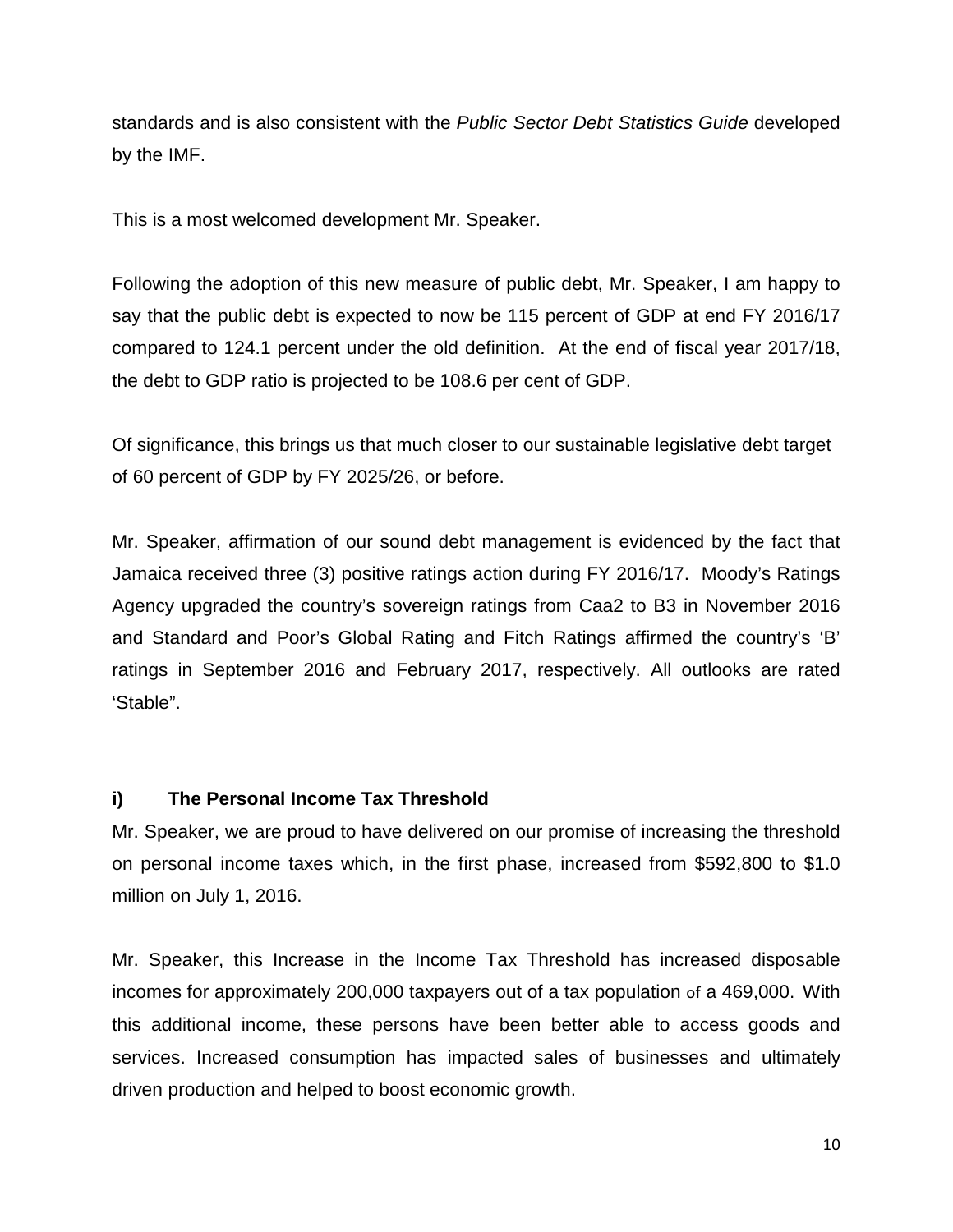Mr. Speaker, it was a tax relief that all working Jamaicans deserved and it represented a much-needed reform to help us on our path to higher economic growth.

### **j) Growth Related Reforms**

Mr. Speaker, the Prime Minister will provide a detailed statement on the progress and plans of the Economic Growth Council. Nonetheless, permit me to highlight a few initiatives to support the growth objective of achieving five percent growth in four years.

### *(i) Financing for the Southern Coastal Highway and China Economic Relations*

Mr. Speaker, we have secured financing for the Southern Coastal Highway Project to allow expansion from Kingston to Port Antonio, and the East-West Highway from May Pen to Williamsfield. On February 16, the loan agreement for US\$326 million was signed with the Ex-IM Bank of China in Beijing, for this very important growth-promoting project. Mr. Speaker, I should note also that during my visit to China, I held a range of meetings including one with the Minister of Finance. There is continued strong interest in further strengthening economic relations between Jamaica and China, now our third largest trading partner.

Mr. Speaker, there are some important growth-promoting financial sector reforms that were also adopted in FY 2016/17.

### *(ii) Renewal of Tax Incentives for the Junior Stock Exchange*

Mr. Speaker, I am pleased to report that we renewed the tax incentives to companies listed under the Junior Stock Exchange. The JSE has been an important catalyst of growth for many small and medium sized businesses. Such companies will now enjoy a 10 year tax break—no corporate tax in the first five years, and 50 percent in the next five years.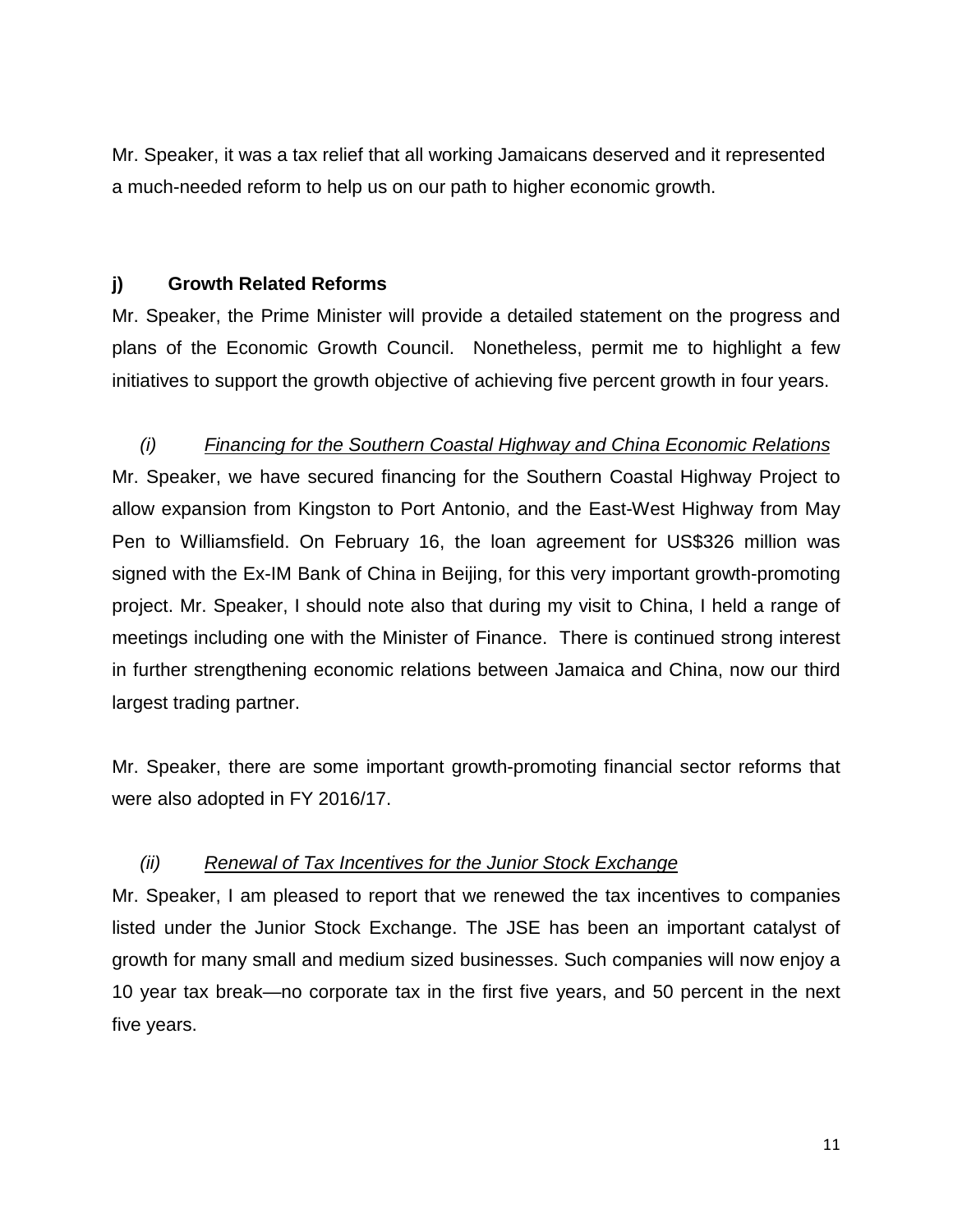### *(iii) Introduction of Agency Banking*

In December 2016, we adopted agency banking regulations for banks to use third-party owned locations to offer banking services. This now allows banks to bring services closer to the population such as deposits and withdrawals, payment of bills and loans, and electronic transfers of funds.

The Regulations for Agent Banking that were promulgated contain provisions to facilitate the offering of certain banking services through agent operations. During 2017, it is expected that these provisions will allow the widening of banking access channels beyond existing deposit taking institutions branch networks and electronic access channels, to include the use of third-party-owned locations that will offer banking services alongside their own products and services.

### *(iv) New Commercial Banking Licences*

Mr. Speaker, Bank of Jamaica approved two new commercial banking licenses. The first, Jamaica National Bank, was opened last month. The JMMB Merchant Bank's application to upgrade its existing merchant bank licence to a commercial bank licence has also been approved.

### *(v) Mobile Money solutions*

As a critical component of the agenda of the National Financial Inclusion Strategy, the Bank of Jamaica last year authorized four electronic retail payment service providers, or mobile money solutions, with services such as: bill payments, mobile phone top-up, person-to-person money transfers, and remittances.

Mr. Speaker, we anticipate that over the next year, the utilization of mobile wallets and other retail payment instruments will expand to facilitate the settlement of transactions such as payment in restaurants, supermarkets and transportation fares. We also expect that mobile wallets will be used for loading and transfer of Government payments such as PATH and pension payments.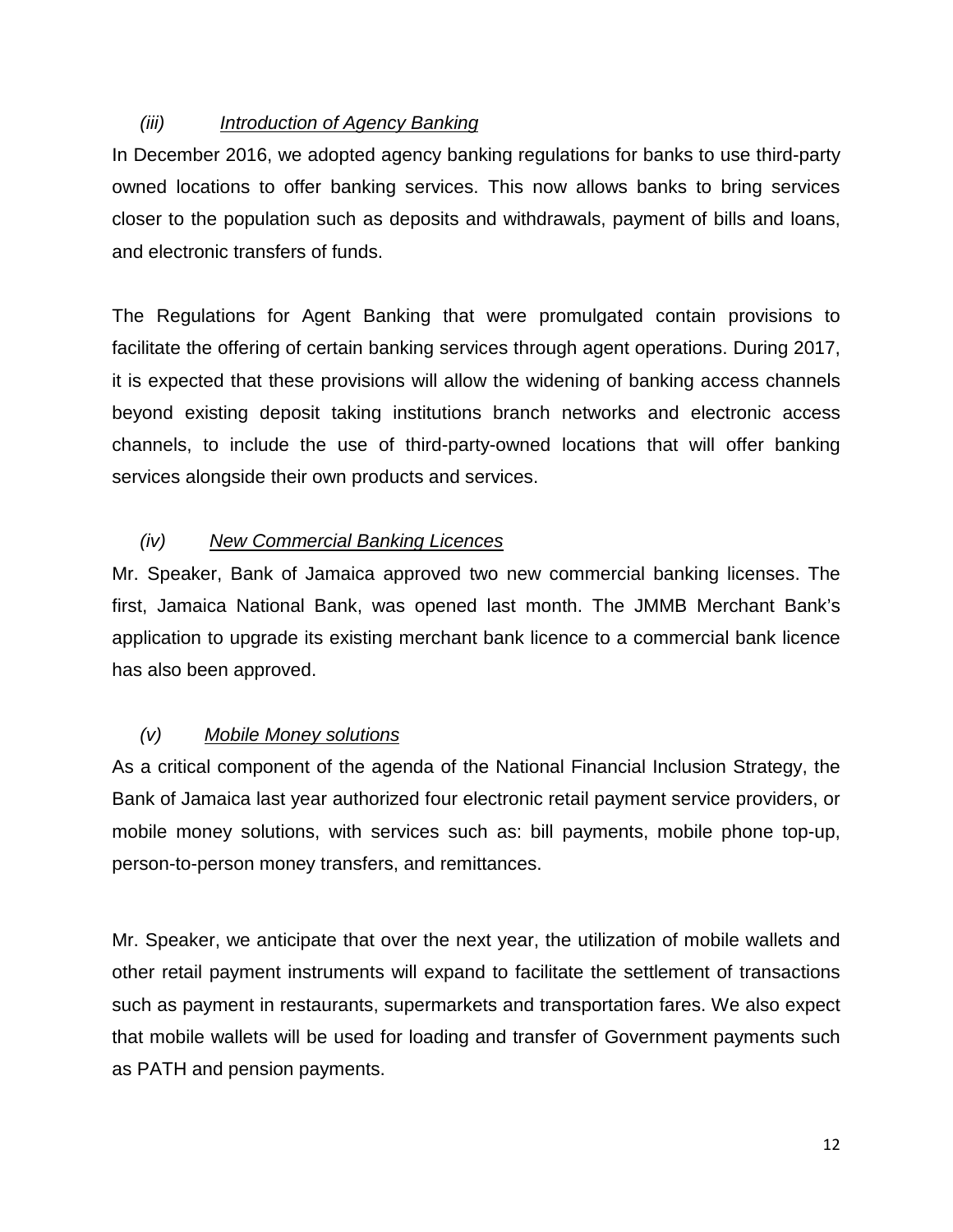### *(vi) Facilities for Micro finance lending*

Mr. Speaker, the Bank of Jamaica approved the Development Bank of Jamaica as a lending agency under the Banking Services Act. This has allowed for a reduction in the risk-weighting for commercial bank loans guaranteed by DBJ's credit enhancement fund to 20 percent from 100 percent. This adjustment should significantly improve access to capital by MSMEs. The DBJ estimates that an additional \$6.0 billion will be available for lending to the MSMEs through the Commercial banks.

### *(vii) Insurance (Amendment) Act*

During FY 2016/17, the Financial Services Commission (FSC) submitted a proposal for amendment of the Insurance Act to the MOFPS. The proposed amendment will facilitate the creation of a micro-insurance legislative framework and also pave the way for the introduction of regulations to govern the industry.

### *(viii) Relaxation of the Minimum Capital Test requirement*

Mr. Speaker, after careful analysis, the FSC has allowed a reduction in the amount of capital that the general insurance industry needs to hold for the purpose of meeting capital adequacy requirements from a statutory minimum of 250 percent for the minimum capital test to 150 percent for a period of two years. This action will free up approximately \$36 billion for investments. Mr. Speaker, let me stress, the insurance companies are required to pursue local investment and growth initiatives and to provide details of the initiatives to the FSC. This is one of the conditions of the relaxation of the regulatory capital requirements.

### *(ix) Proposed Micro Credit Act*

The Chief Parliamentary Counsel (CPC) completed the second draft of the Microcredit Bill in July 2016. The proposed new Act is intended to provide for the licensing and regulation of small privately-owned money lending institutions in an effort to address operational deficiencies in the industry. It will also seek to promote greater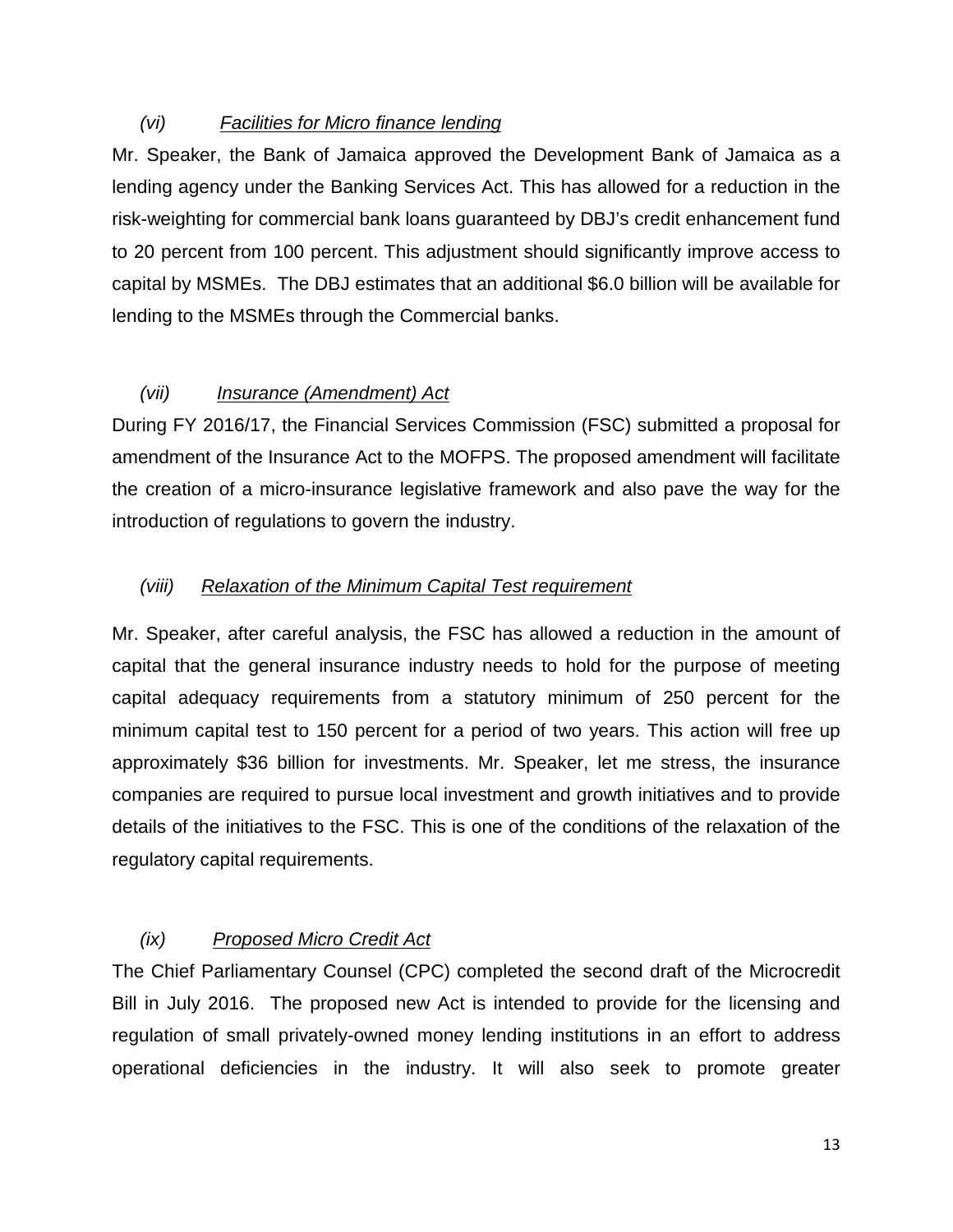transparency, protect consumers and reduce or eliminate the risks of the industry being used as a vehicle for facilitating money laundering.

### *(x) The Banking Services Code of Conduct*

Mr. Speaker, the Bank of Jamaica also issued The Banking Services Code of Conduct in August 2016 in keeping with the need to establish minimum standards of good banking practice for deposit taking institutions in respect to customer related matters. Mr. Speaker, this Code, however, addresses only a specific portion of the existing gap relating to financial consumer protection arrangements. As has become patently clear in the recent months, there is a need to address the high banking fees in Jamaica, and to take comprehensive actions on consumer protection for users of deposit-taking financial services. I will speak more on this shortly.

### **k) Stabilizing the Foreign Exchange Rate**

Mr. Speaker, in response to widespread concerns about the persistent depreciation of the exchange rate in 2016, we took steps to encourage greater information sharing between the Bank of Jamaica and market players. This has led to less volatility and more efficiency in the foreign exchange market, and has strengthened confidence of the business sector and wider population in the Jamaica Dollar.

On the issue of confidence in the Jamaica dollar, Mr. Speaker, we took note of the growing trend in US dollar deposits and foreign exchange lending that has accompanied the persistent exchange rate depreciation. In response to the high incidence of deposit dollarization—with 46 percent of deposits in US dollars at end 2016, the Bank of Jamaica has been steadily increasing the cash reserve requirements for foreign exchange accounts. It also removed the interest on US dollar reserves held at the BOJ. Mr. Speaker, these measures, along with low inflation rates and relative stability of the Jamaica dollar should contribute to a steady decline in deposit dollarization over time.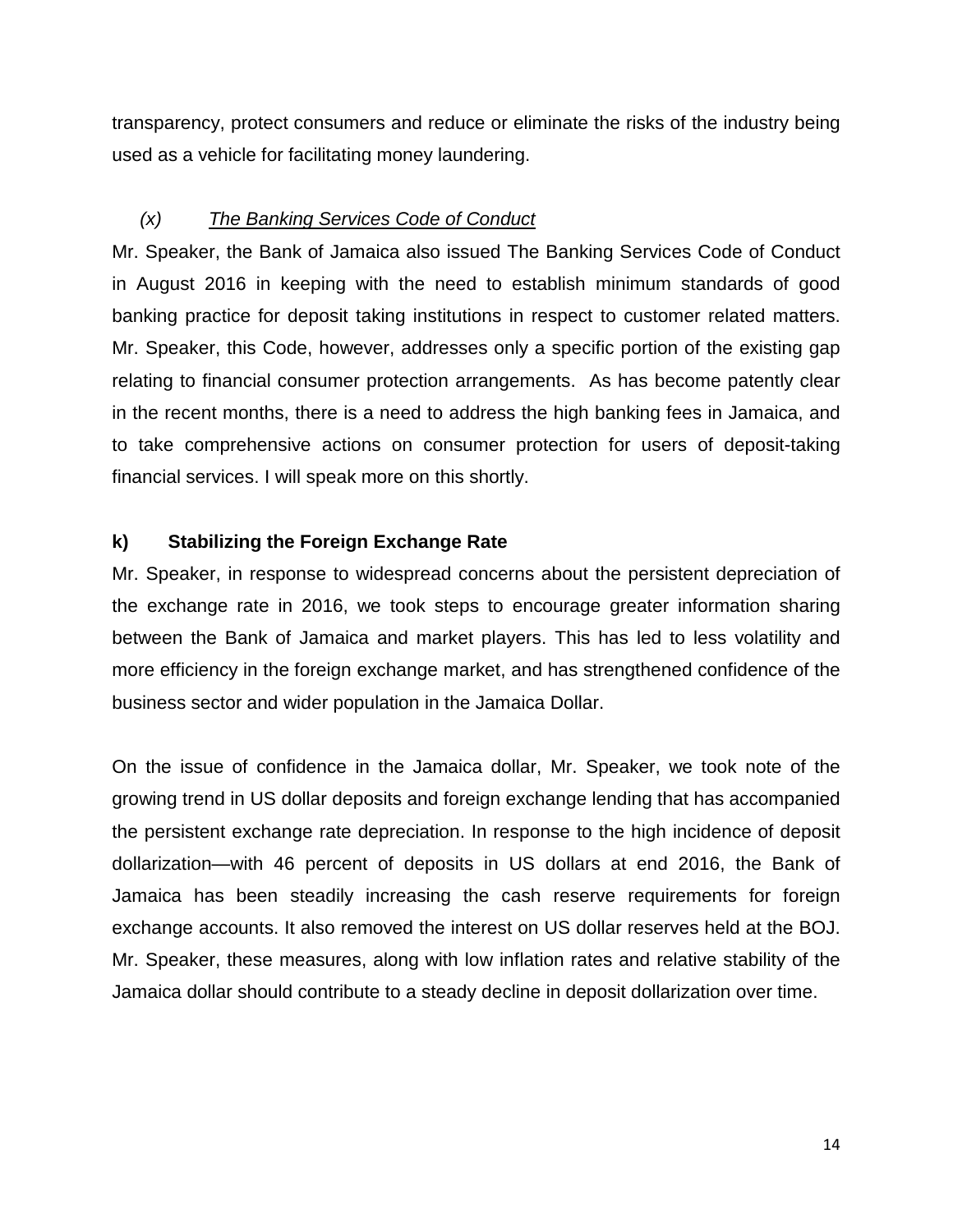### **II. MACROECONOMIC TARGETS FOR FY 2017/18**

Mr. Speaker, as stated in my Fiscal Responsibility Statement that was tabled in this Honourable House on February 9, the Government's priority objectives for FY 2017/18 and through the medium term, are to grow the economy and create meaningful jobs and in so doing to facilitate a faster and sustainable reduction of the public debt.

As I noted earlier, in October, we signed a new three-year with the IMF valued at around US\$1.64 billion. The objectives under the PSBA are to sustain macroeconomic stability, while supporting growth, social protection and job creation, thereby reducing unemployment and raising living standards. The Arrangement will provide insurance against adverse economic shocks to the balance of payments.

Mr Speaker, our medium term fiscal and debt profiles have been developed in accordance with the quantitative targets and framework agreed under the Precautionary Stand-By Arrangement (PBSA) and the agreed macroeconomic framework incorporates the revenue and expenditure measures to be implemented in our budget for FY2017/18. Accordingly, the focus of the FY 2017/18 Budget is on adopting strategies geared toward achieving the Primary Surplus target of 7.0 percent of GDP, which represents the operational instrument being utilized to attain a Public Debt/GDP ratio of 89.5 percent by the end of FY 2019/20.

Our key macroeconomic assumptions upon which the FY 2017/18 Budget was cast are real GDP growth of between 2-3 percent, continued low inflation and a relatively stable foreign exchange rate.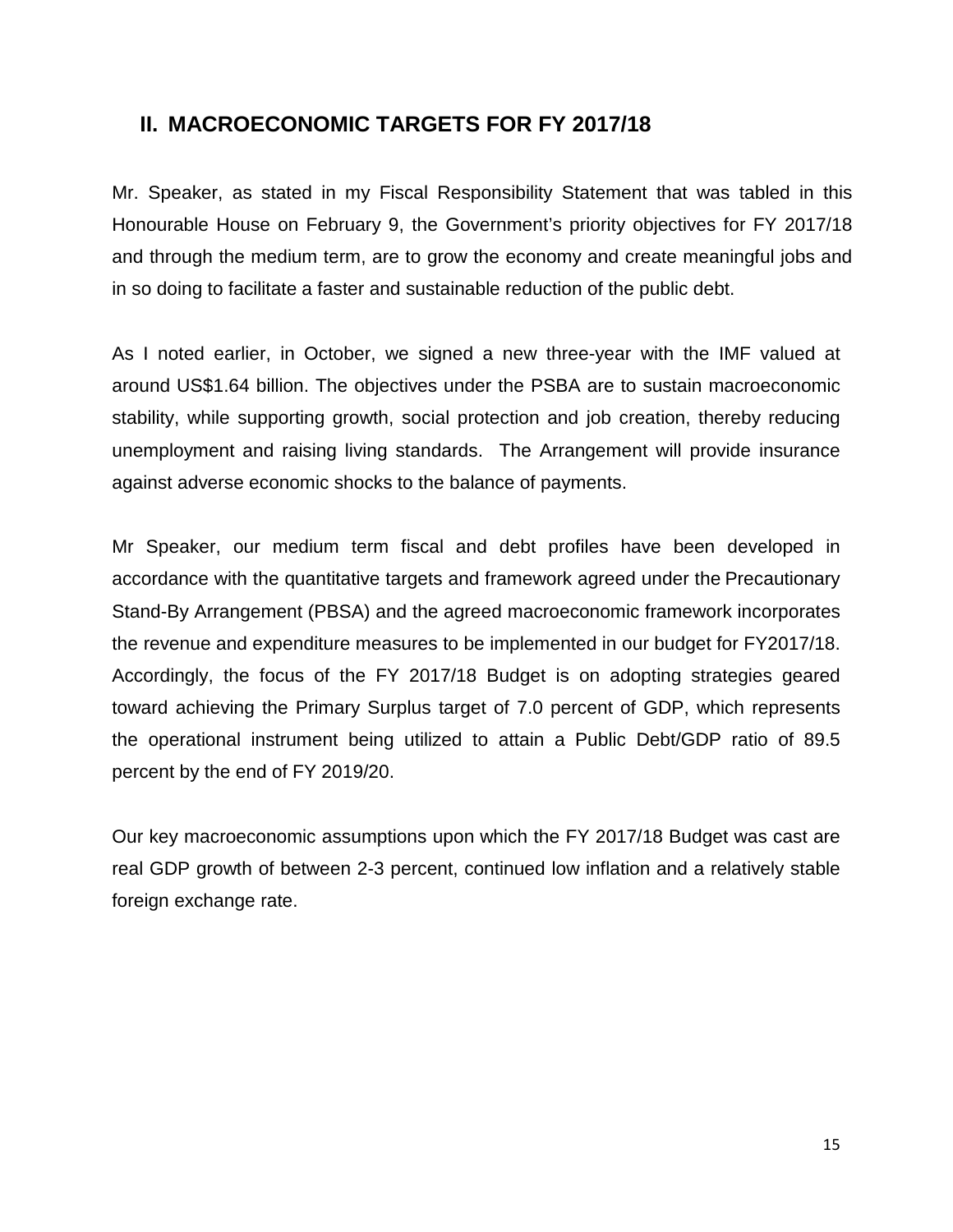### **III. POLICY PRIORITIES FOR OUR JOURNEY TO PROSPERITY**

### **GROWTH PROMOTING REFORMS**

#### **a) Human Development**

Mr. Speaker, we fully recognize the crucial importance of human development and training to achieving our economic growth targets. To this end, Mr. Speaker, I would like to announce that the Student Loan Bureau will be reducing its interest rates on loans for selected areas.

Therefore, on **Pay As You Study loans**, interest rates will be lowered from 9.5 percent to 6.0 percent; and on Post-graduate loans interest rates will move from 13.0 percent to 9.5 percent. Mr. Speaker, for study in the areas of Maritime & Logistics, Agriculture, Engineering, and ICT, interest rates will decline from 9.5 percent to 6.0 percent.

The Ministry of Education, Youth and Information, is also moving to implement greater alignment of education and training with the job market. For example, the HEART Trust/NTA has developed and launched its Upskilling programme. Under this programme, parents and other professionals are being trained in programmes to enhance their skills on the job. Over 4,000 persons have been trained so far. In addition, the HEART Trust will this year accelerate its training programme for unattached young people giving them a second chance to acquire marketable skills. All 63 constituencies will be targeted this year with an initial 100 persons being trained in each constituency.

### **b) Private Sector Pension Reform**

The second phase of private sector pension reform seeks to address issues such as vesting, portability and indexation. To achieve this objective, a Bill to amend the Pensions (Superannuation Funds & Retirement Schemes) Act was drafted in November 2016 and is expected to be tabled in FY 2017/18.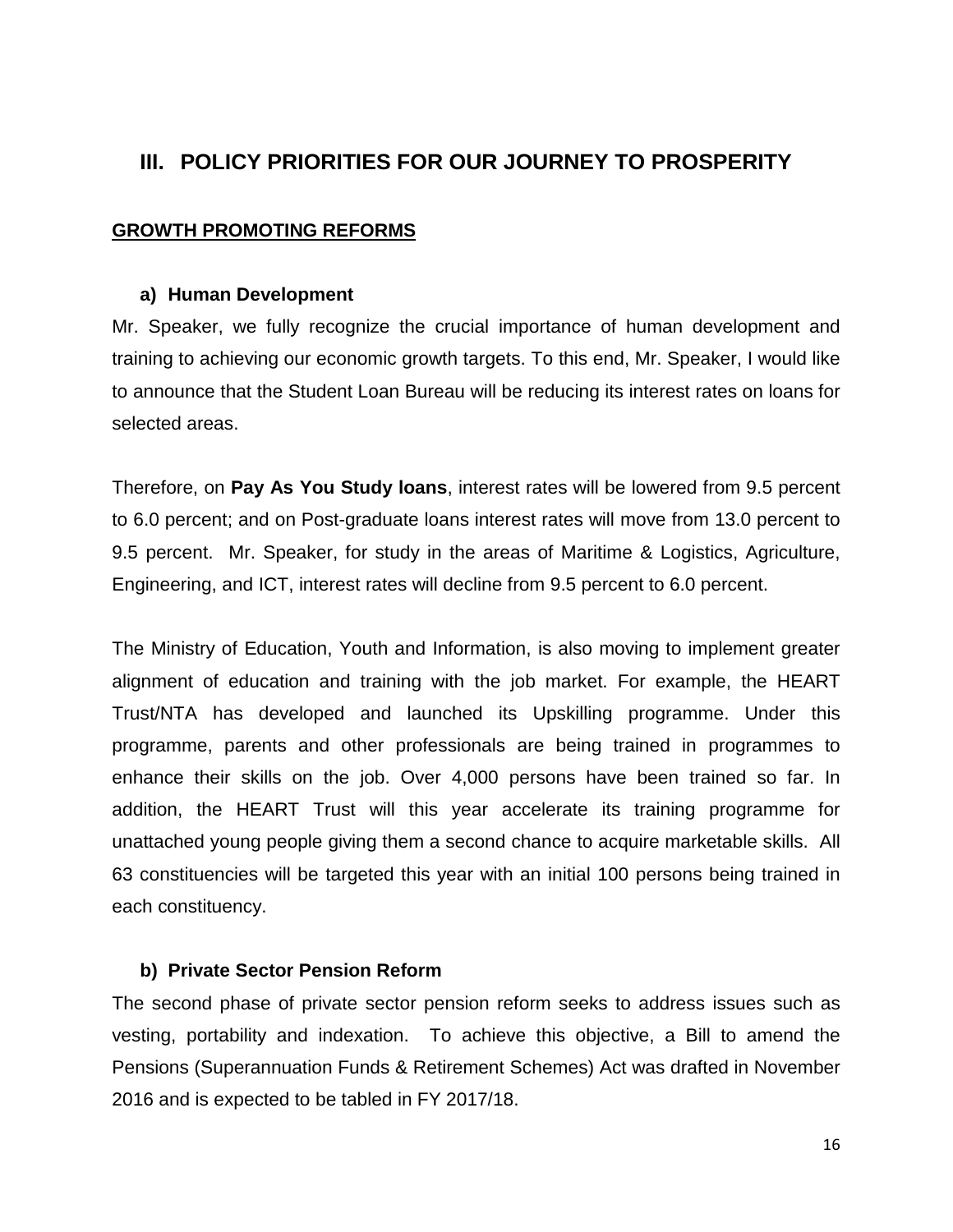### **c) Accelerating Financial Inclusion**

Mr. Speaker, this year, we intend to pursue a range of other initiatives to deepen the financial sector, and expand the range of financial services in Jamaica.

### These include:

- Amending the Insurance Act to facilitate the creation of a micro insurance legislative framework. This will include crop and livestock insurance for small farmers. Also, rafts-men on the Rio Grande and the Martha Brae Rivers will be able to insure their rafts in the event that they are damaged or destroyed. They will be able to bounce back a little quicker after a natural disaster. Hundreds of thousands of small entrepreneurs doing business will soon be able to access insurance. This is what we mean when we say **Prosperity for All**.
- Enacting the Microcredit Bill to provide for the licensing and regulation of small privately-owned money lending institutions;
- Facilitating the development of Regulations for financial holding companies and consolidated supervision under the Banking Services Act;
- Assisting in the implementation of the Action Plan of the National Financial Inclusion Strategy (NFIS); and
- Assisting in the various stages of the legislative process to develop appropriate legislation for the enhancement of the resolution framework for financial institutions; and
- Creating an enabling environment for a more active government bond market and other financial products to increase the breadth and depth of the local financial market.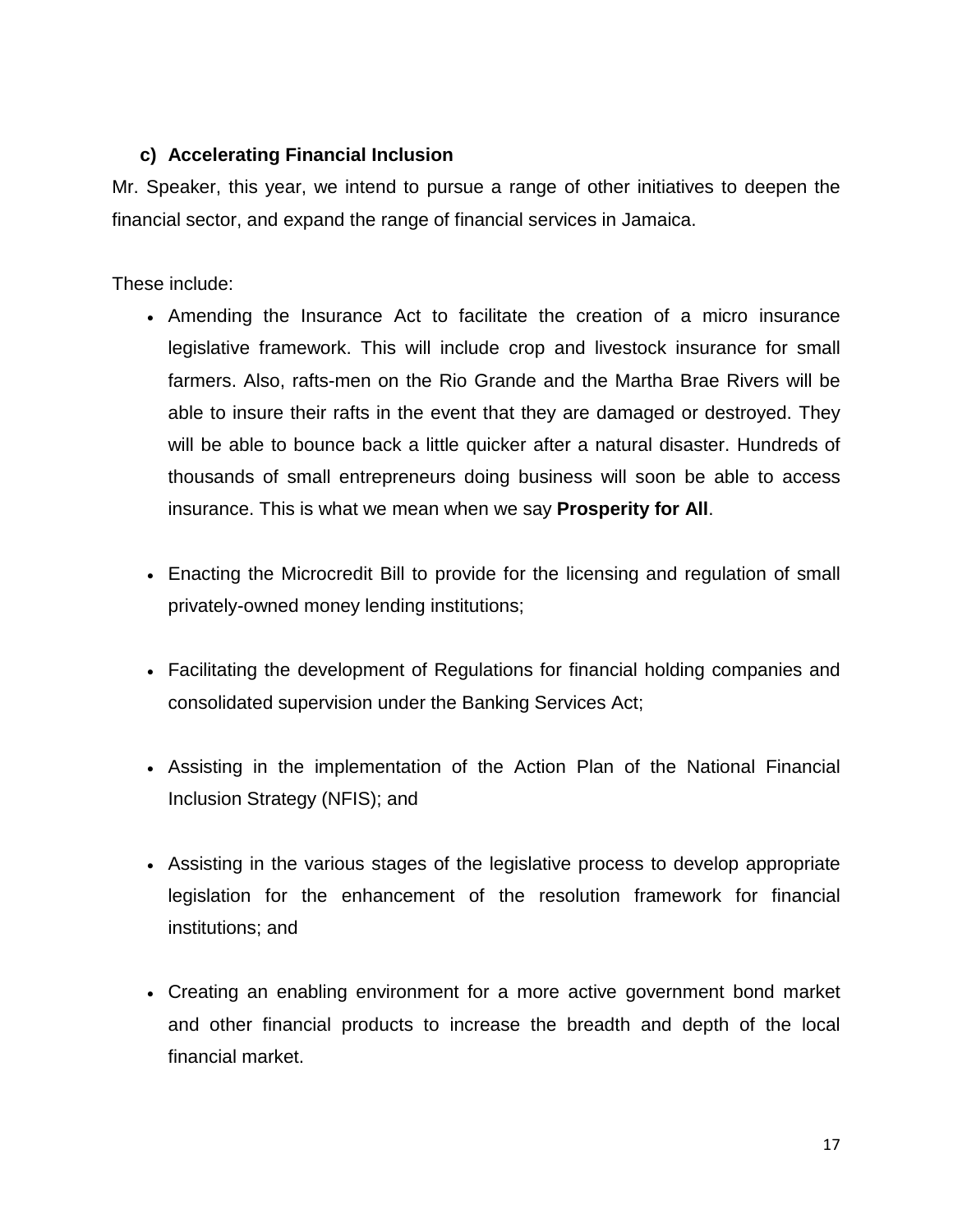#### **d) Banking Fees and Dormant Acccounts**

Mr. Speaker, in relation to high banking fees and charges, according to the Bank of Jamaica non-interest income to total income in the banking sector increased by 5.4 percentage points to 38.2 percent relative to end-2015. This growth was primarily influenced by growth in service charges, transaction fees and commissions which collectively increased by 16.5 percent to \$28.9 billion for 2016.

Mr. Speaker, our own studies suggest that dependence on fees by banks in Jamaica is quite stark when compared with other countries based on IMF's data on financial soundness indicators. At the same time Jamaican banks' returns on equity and returns on assets also rank very high. The recent concerns raised by the public are therefore real and warrant an urgent discussion of appropriate solutions.

Mr. Speaker, the issue of bank charges has been a long ongoing complaint from many Jamaicans. In recent months there has been a loud crescendo of negative comments and complaints about the multiplicity of bank charges. Mr. Speaker, this government has a preference not to interfere in markets except through transparent facilitation to all players and the leveling of the playing field for all compliant participants through timely and relevant regulation.

With that said, Mr. Speaker, I am strongly encouraging the banks to listen very carefully to the cries of Jamaicans coming up so loudly from the marketplace. I offer further encouragement to the banks to step up their self-regulation practices and seriously address the complaints of their customers.

There is a related problem with dormant bank accounts, Mr. Speaker. According to some figures I've seen from the Bank of Jamaica, there is an amount in excess of \$45 billion in dormant accounts in banks. That number varies depending, apparently, on how banks define dormant accounts.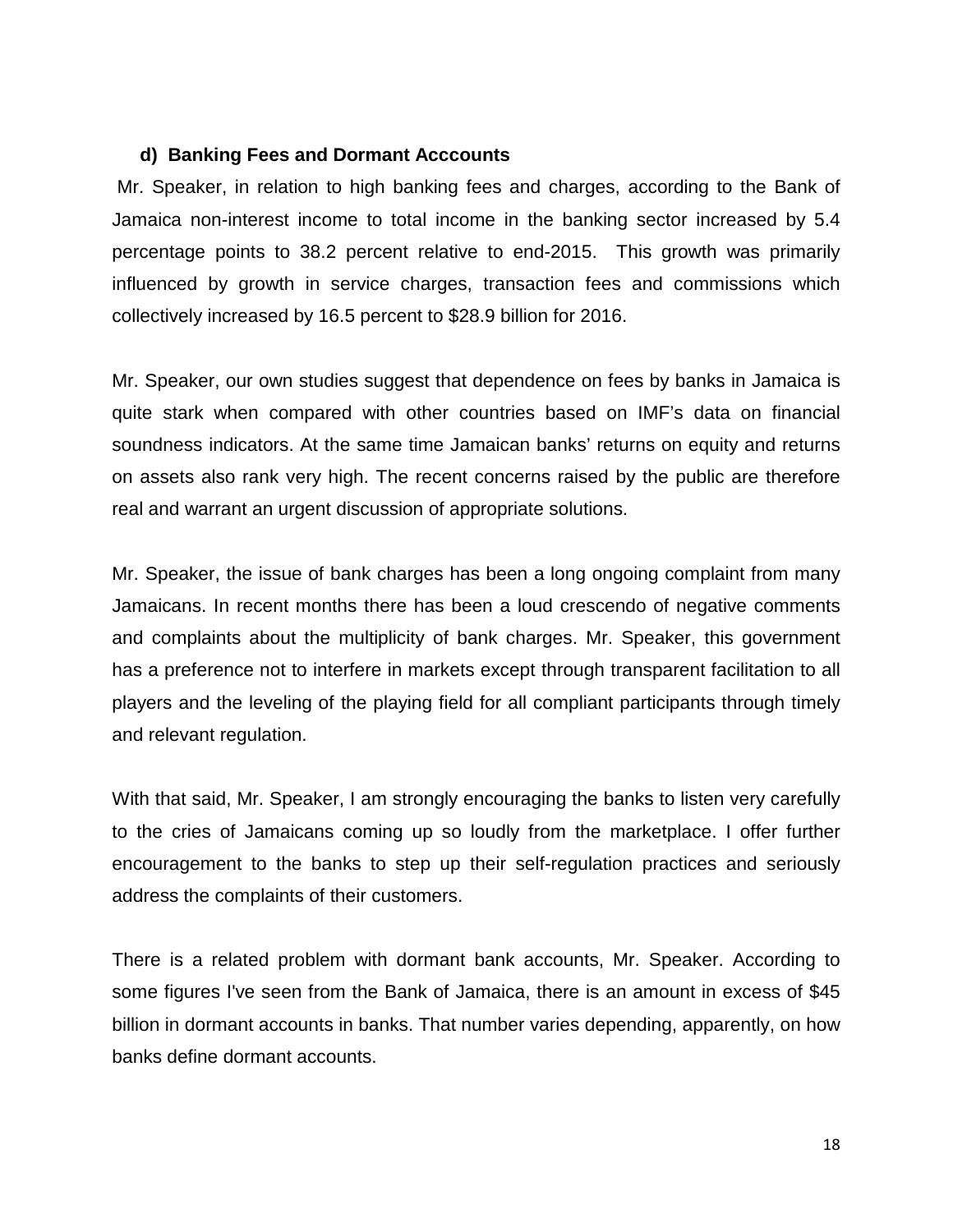In the present controversy the question is often asked - why when the banks lend their dormant deposits at substantial interest rates to borrowers the banks still seek to levy charges against these lucrative accounts?

The Bank of Jamaica's Code of Conduct for banks issued in August 2016 is expected to help to improve the quality of banking services to consumers. The banks have been given until August 2017 to fully comply with the Code.

Mr. Speaker, I have had some consultations with local stakeholders, including the Bank of Jamaica, the Consumer Affairs Commission, and the Bankers Association on the issue of high fees. We recognize that the Code of Conduct by the Bank of Jamaica is necessary, but insufficient to tackle consumer-related issues at the granular level.

Mr. Speaker, with the assistance of the Bank of Jamaica, we will establish a dedicated financial services consumer protection agency, for which technical assistance from the United States has already been requested. I expect, Mr. Speaker, that this agency will be established by the end of FY 2017/18.

I will also be instructing the Bank of Jamaica to strengthen the Code of Conduct to ensure that there is a common definition and standards on the treatment of dormant accounts, that the main provisions of banking standards contained in the Code, are given more publicity in banks, and that a simplified version is routinely made available to customers at the time of opening an account.

Mr. Speaker, in the context of the IMF programme, we are also pursuing the broader issue of banking competitiveness, starting with a study that will analyze issues affecting the efficiency of commercial banks and the factors affecting access to services by various segments of users. The study will also inform the development of policy recommendations to foster greater competition while having regard to financial stability and systemic risk considerations. Mr. Speaker, a draft of this study is expected by August 2017.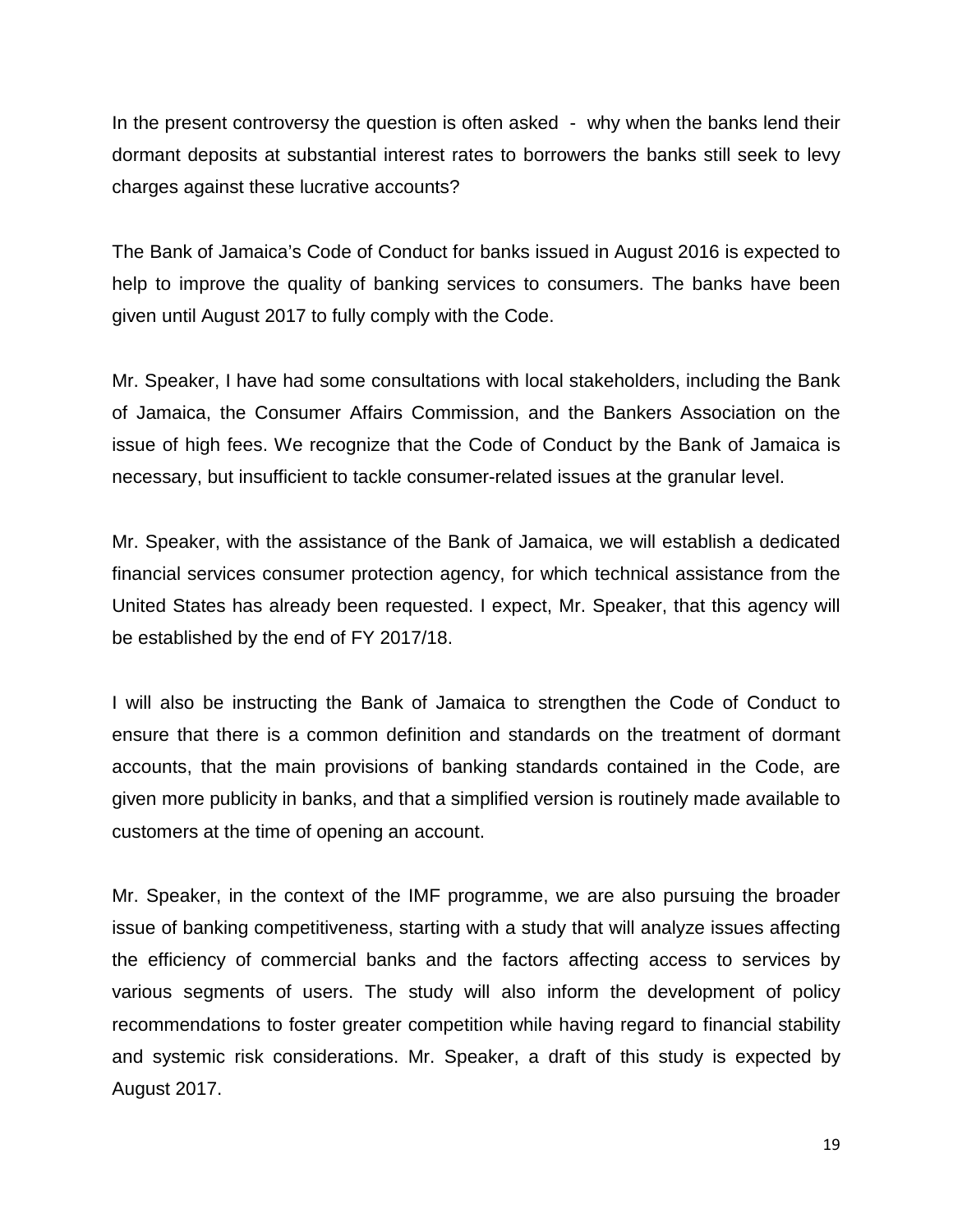#### **e) BOJ Reforms to limit Lending to Government**

Mr. Speaker, in the context of the Precautionary Standby Arrangement with the IMF, we are committed to reforms of the Bank of Jamaica this year. We intend to move to a fullfledged inflation targeting regime, and accordingly, the BOJ's operational independence will be reviewed with a view to ensuring its ability to pursue this priority mandate.

The Government has taken significant steps to enshrine greater fiscal responsibility in its laws, particularly as regards debt accumulation, greater parliamentary oversight, and stricter auditing. These have helped to reduce the risks of past fiscal profligacy that fueled high inflation. To further augment these safeguards, the Government is also committed to revising the BOJ Act in order to adopt stricter limits on lending to Government and to modernize arrangements for paying dividends and to the appointments to the BOJ Board.

### **f) Stepping up Tax Compliance**

Mr. Speaker, tax compliance represents one of the most important reform issues in FY 2017/18. As I have indicated earlier, Jamaica's tax rates are already high compared with other similar middle income countries. Ongoing efforts to broaden the tax base have proved successful. But, Mr. Speaker, compliance still needs to be strengthened in some areas, especially at Customs. Mr. Speaker, with higher compliance, we could consider reducing tax rates to support higher levels of consumption and growth in the economy.

Mr. Speaker, let me provide you with the magnitude of the problem. Tax arrears now stand at \$234 billion inclusive of interest and penalties. Property tax arrears are also estimated at \$13.5 billion.

Against this background, Mr. Speaker, we intend to continue to improve the administrative capacity of the staff and broaden the tax base in tandem with the full rollout of the new information systems – the Revenue Administration Information System (RAIS) and ASYCUDA at TAJ and Customs respectively.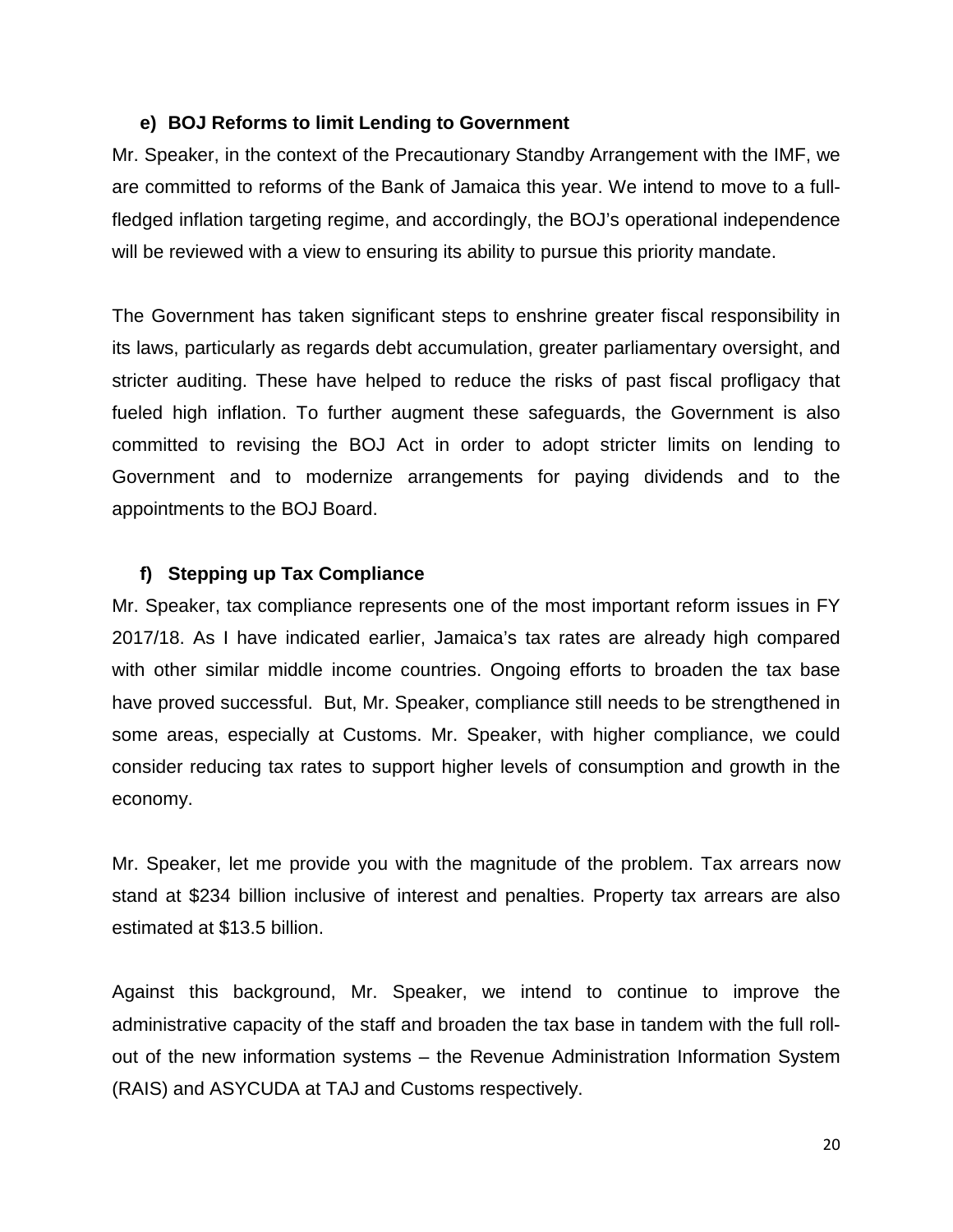We intend to also further upgrade Customs systems by introducing modern Scanning Devices to be better able to detect and stem the flow of contrabands and counterfeited goods, and ultimately save millions of dollars lost due to revenue leakages.

We will also launch a new project to collect outstanding property taxes.

### **g) Public Sector Pension Reform**

Mr. Speaker, the Government intends to shortly adopt the new legislation for public pensions aimed at improving the actuarial sustainability of the scheme, and to strengthen its governance.

The Bill seeks to:

- Establish a contributory pension scheme that will make it mandatory for all pensionable officers to contribute five percent (5%) of their basic salary towards their pension;
- Gradually increase the retirement age by 5 years to age 65; and
- Harmonize the legislation governing public sector pensions in a single statute while repealing several enactments which previously dealt with pensions.

Beyond this, Mr. Speaker, the Public Employees Pensions Administration System (PEPAS) "Go-Live" project is scheduled for the first quarter of FY 2017/18. It is anticipated that this will modernize the pension system and allow retiring public servants to get their pension benefits on a timely basis.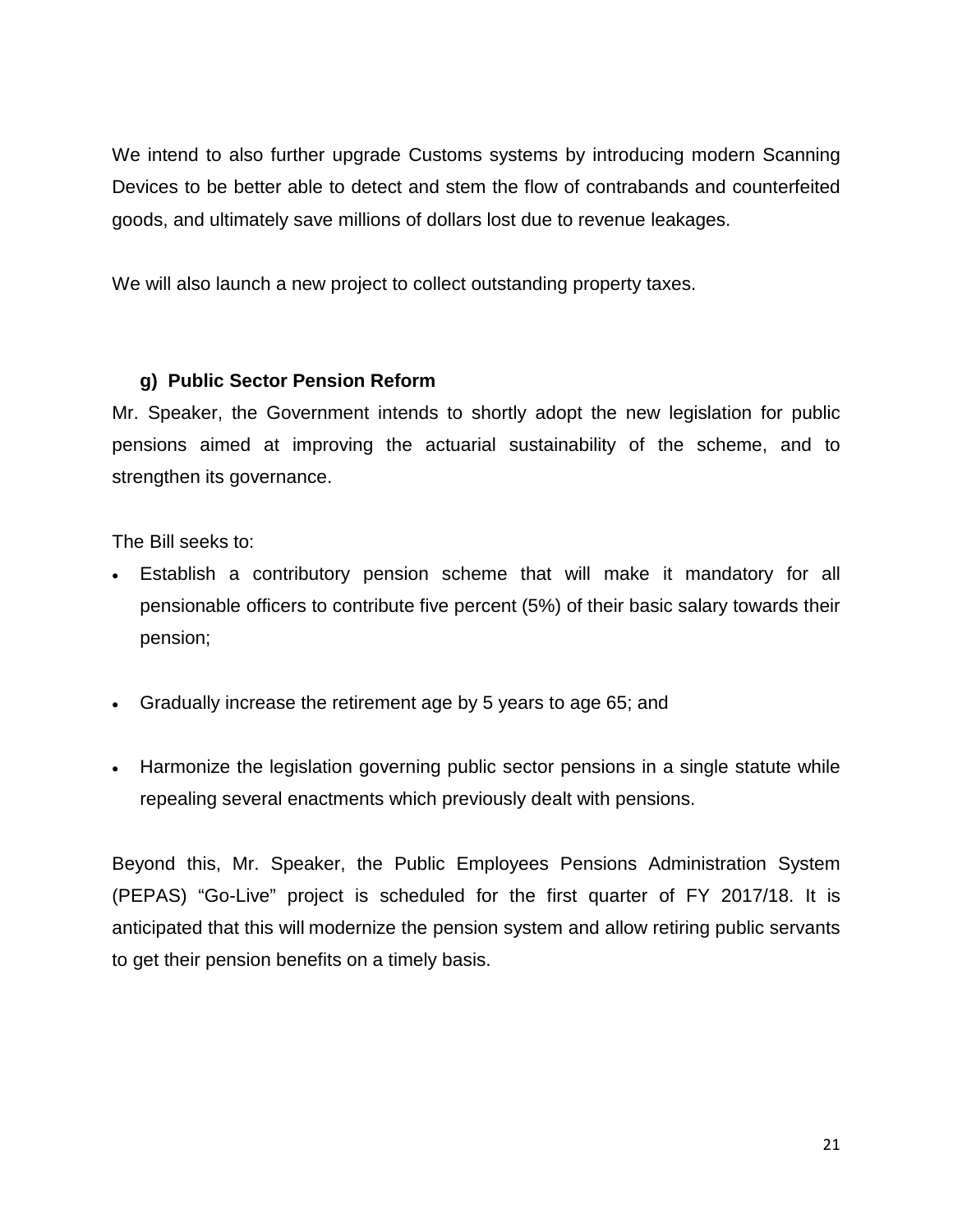### **h) FINSAC Commission Enquiry**

Mr. Speaker, in this regard, I am pleased to announce that the FINSAC Commission of Enquiry into the collapse of the financial sector has been re-established with a view to completing the Report and to making recommendations in relation to the findings. It is expected that this Report will be completed within the next six months.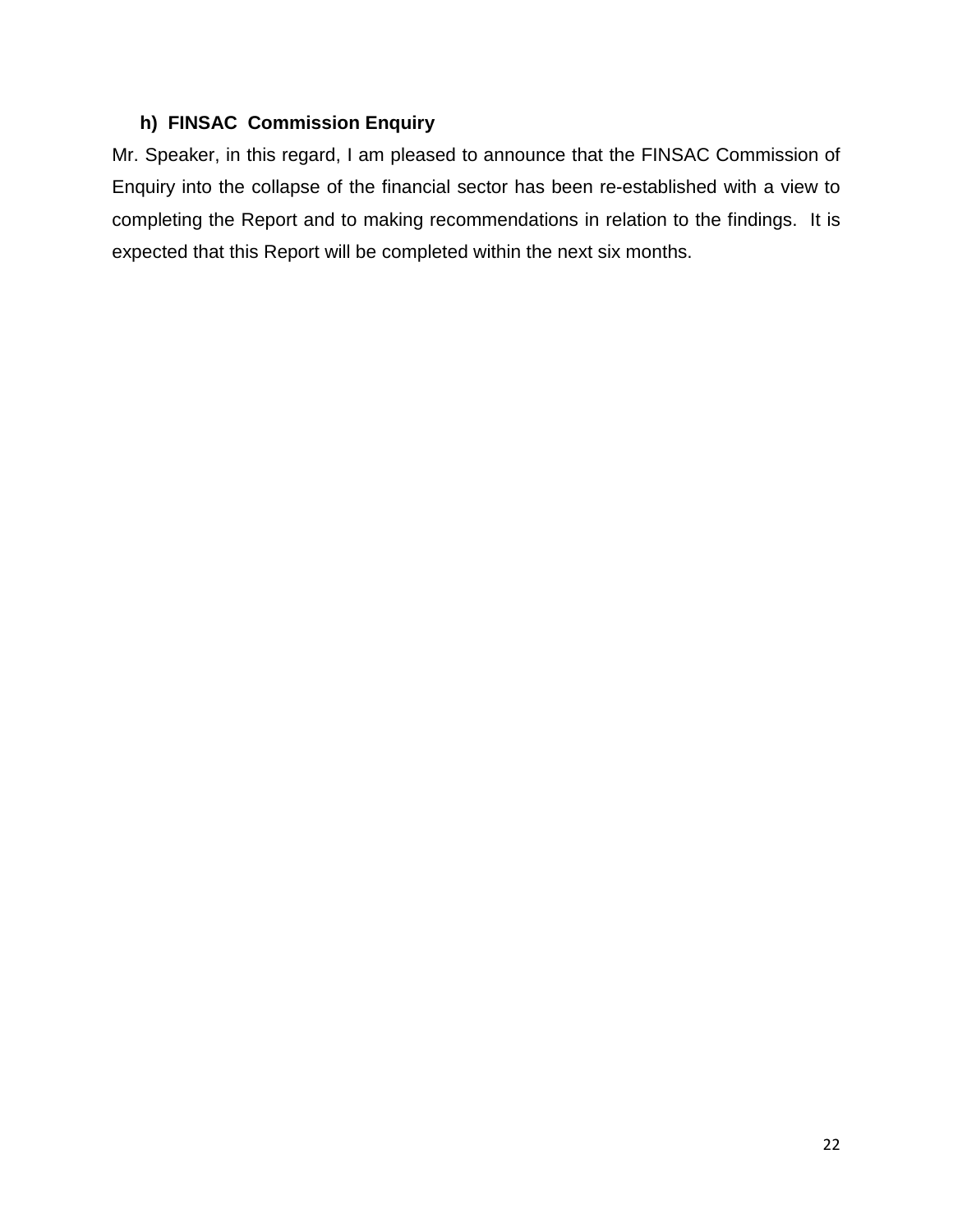### **IV. HIGHLIGHTS OF EXPENDITURE BUDGET FY 2017/18**

Mr Speaker, for FY 2017/2018, the Central Government has programmed gross expenditure of \$715.6 billion comprising:

- Non Debt Expenditure net of Appropriations in Aid of \$405.2 billion; and
- Public Debt Service of \$310.4 billion, including Amortization of \$172.5 billion and Interest of \$137.85 billion.

Mr. Speaker, the expenditure budget net of amortization spending amounts to \$543.06 billion, or 28.8 percent of GDP. If we further exclude interest payments, our total **primary** expenditure would be \$405.2 billion, or 21.5 percent of GDP. As you will see later, Mr. Speaker, this total when funded from our current revenues and grants provides us with the primary balance that is a crucial target under our IMF-supported programme.

### **Mr. Speaker, let me to elaborate on a few of the important expenditure priorities for FY 2017/18.**

For FY 2017/2018, Compensation of Employees is estimated at \$193.2 billion and accounts for 35.6 percent of the expenditure budget. This covers the cost of Wages and Salaries as well as provisions for statutory deductions and GOJ's contribution to public sector health insurance schemes. The Wage and Salaries bill amounts to \$179.5 billion, which is a 5.2 percent increase over FY 2016/17. Importantly, however, Mr. Speaker is the reduction in the Wage to GDP ratio which is programmed at 9.5 percent of GDP, down from 9.7 percent in FY 2016/2017.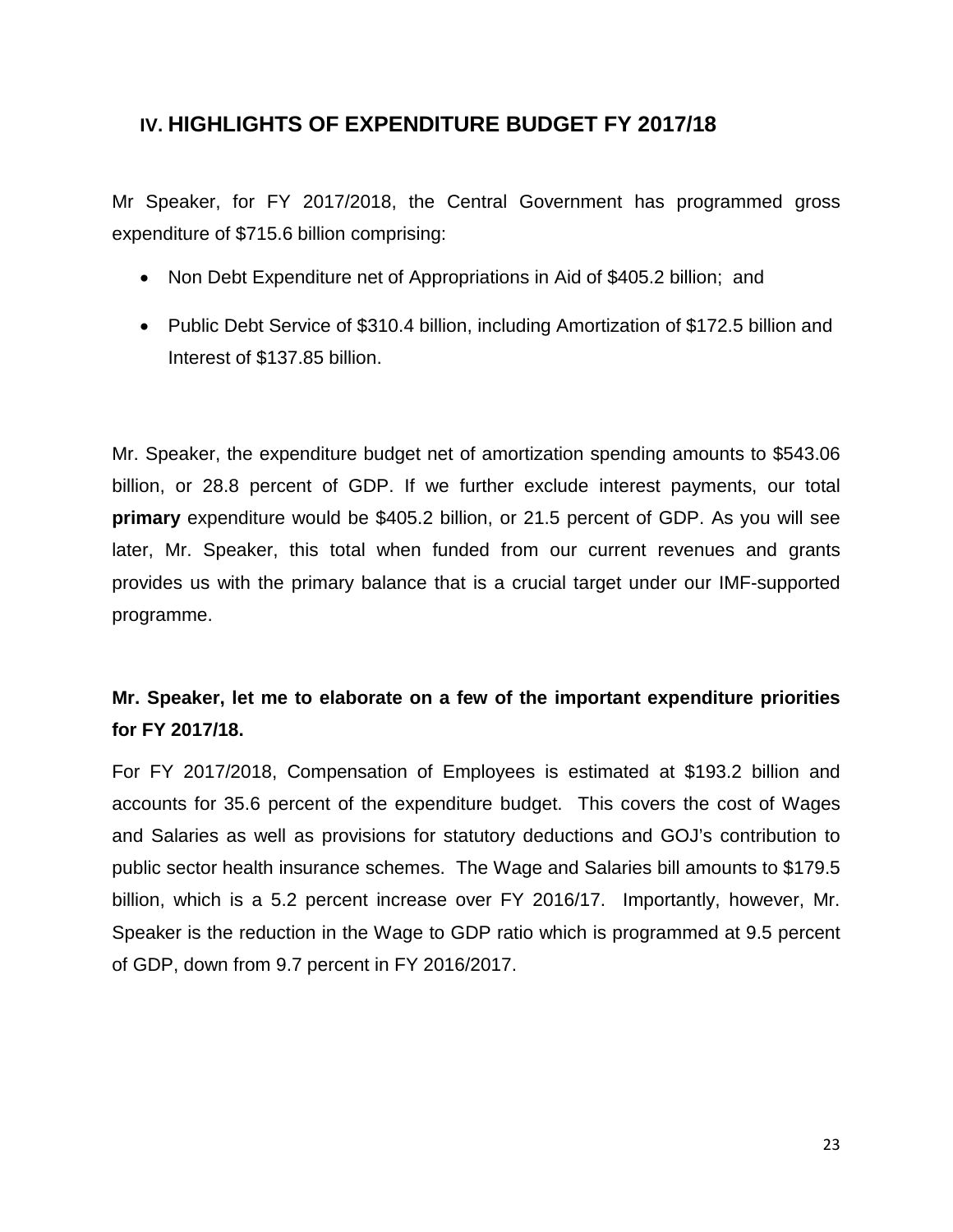#### *a) Recurrent Programmes*

In our Recurrent programme budget, we have included a provision of \$34.5 billion (an increase of \$4.3 billion over the 2016/2017 Revised Estimates), to meet pension payments for public sector employees. Other payments programmed under recurrent programmes in FY 2017/18 include: \$1.2 billion in subsidies to the JUTC, and an additional \$1.3 billion to meet increased tuition grants in secondary schools.

### *b) Capital Expenditure*

Mr. Speaker, Capital Expenditure is budgeted at \$49.28 billion, an increase of \$4.48 billion, or 10% over the 2016/2017 Revised Estimates of \$44.8 billion. This level of capital spending represents 2.6 percent of GDP, up from 2.5 percent of GDP in FY 2015/2016.

Spending on Capital A projects (those financed by local resources only) is budgeted at \$12.2 billion or 24 percent of the total Capital spending. The Ministry of National Security has been allocated \$3.0 billion, or 24 percent of the total Capital A budget, \$1.3 billion has been allocated to the JUTC for the purchase of spare parts, and \$ 1.5 billion to the Port Authority of Jamaica to support the establishment of BPO facilitates in Montego Bay.

Approximately \$37.0 billion or 75 percent of the overall 2017/18 capital budget will be spent on Capital B projects (financed with support from multilateral/bilateral sources). Of this sum, approximately 50 percent or \$18.52 billion, the largest share of the capital budget, has been allocated to the Ministry of Economic Growth and Job Creation.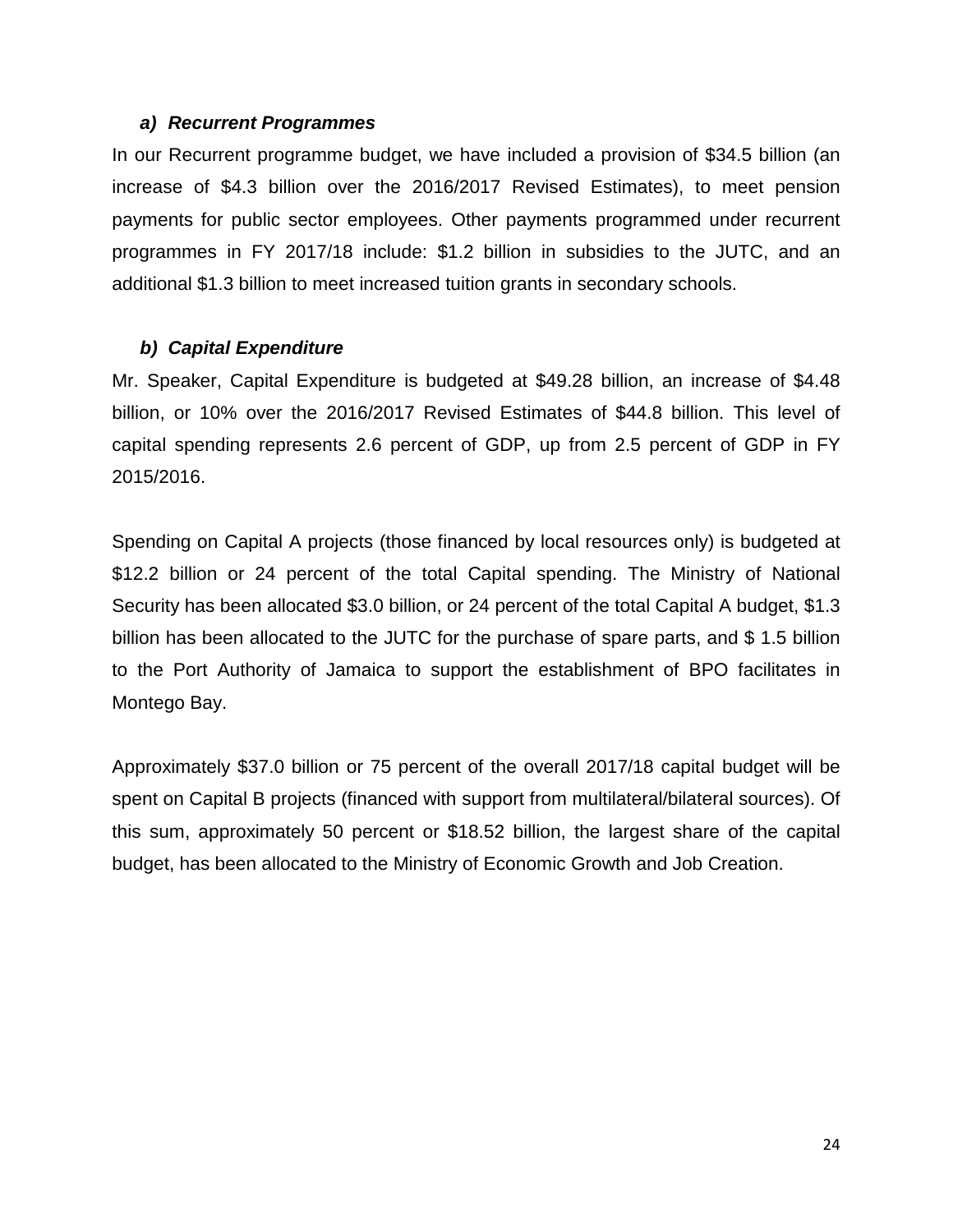**Given their national importance, I would now like to elaborate on three areas of spending.** 

### *1. National Security*

Mr. Speaker, as a means of reducing the level of crime and violence in the country, the Government has committed to providing increased investment in the national security apparatus. The evidence shows that violent crimes in Jamaica are being fuelled by the guns-for-drugs trade and as a result, the government has prioritized this area for attention and has committed expenditure of US\$51.4 million or J\$6.6 billion over a three year period, to improve the offshore patrol and aerial surveillance capabilities of the Jamaica Defence Force Coast Guard and Air Wing. This investment will not only impact the guns-for-drugs trade but will also provide improved protection of the fishing industry and search and rescue operations. I am pleased to announce that the first tranche of the funds, US\$33.6 million (approximately J\$4.3 billion) has already been expended in FY 2016/17. The second tranche of US\$11.6 has been programmed for disbursement in FY 2017/18 and the third tranche of US\$9.0 million will be programmed in FY 2018/19.

In addition, during FY 2016/17, just under \$1.0 billion has been expended to carry out works on upgrading the ICT capability of the police, the JDF and the correctional services department. Funds have been made available to the Ministry of National Security for the upgrading and refurbishing of police stations and the acquisition of motor vehicles (over \$400 million has been spent on improving the mobility of the security forces).

The FY 2017/18 budget allocation will continue the momentum which began in FY 2016/2017, with provisions made to continue with the acquisition of equipment to secure the country's borders; complete the ICT upgrade; acquire additional motor cars (just under \$300 million); continue the rehabilitation of police stations and \$350 million for the construction of the Lathbury Barracks at Up Park Camp.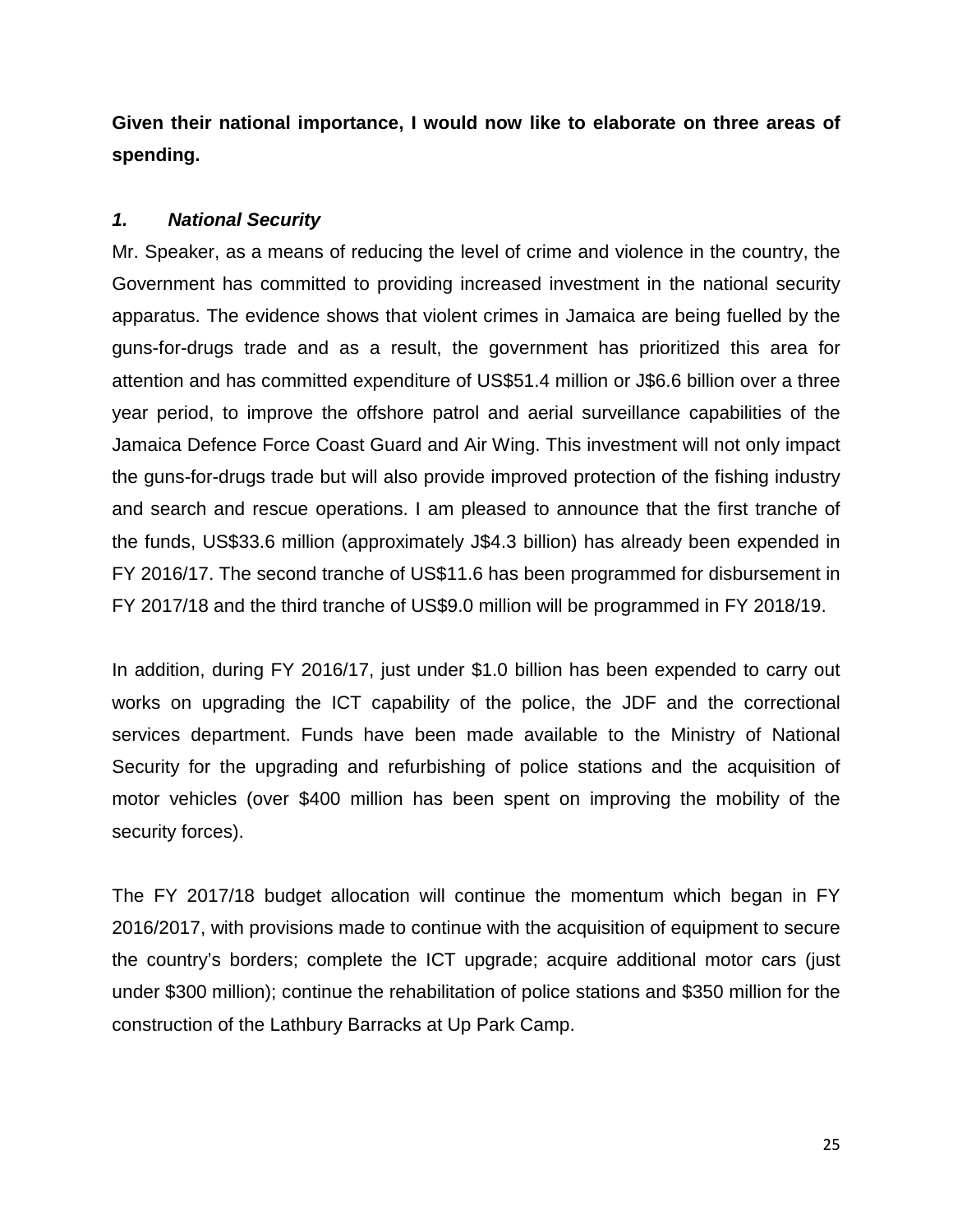To promote greater discipline in the society, the Citizens Security and Justice Programme being implemented by the ministries of national security and justice has been allocated \$1.3 billion to continue the implementation of social intervention programmes with an increased focus on improving governance and promoting behaviour change especially as it relates to conflict resolution, social inclusion and safety, and an increased use of gender-responsive justice services through the operationalization of the legal aid council, victim support services and the Justice Training Institute.

### *2. Infrastructure*

Regarding infrastructure, which continues to be crucial to our growth agenda, for F/Y 2017/18, \$16.55 billion or 82 percent of the \$22.8 billion allocated to the Ministry of Economic Growth and Job Creation is earmarked for works-related projects aimed at developing and improving the country's physical infrastructure.

The budget will facilitate the continuation of two major road projects:

- a. *Major Infrastructure Development Project (MIDP),* which ends in September 2018 - \$16.07 billion to: commence and complete rehabilitation prioritized class 'A' main roads; commence and complete the rehabilitation of 21 class 'B' to class 'C' main roads; complete the construction of three bridges; and complete two cycles/phases of the employment component (rehabilitation of community roads, drainage structures, construction of retaining walls and river training) in 63 constituencies.
- b. *Rural Road Rehabilitation Project II***,** \$500 million for completion of the Sour Sop Turn – Chapleton road works contract which is anticipated to be complete within the first half of the FY 2017/18.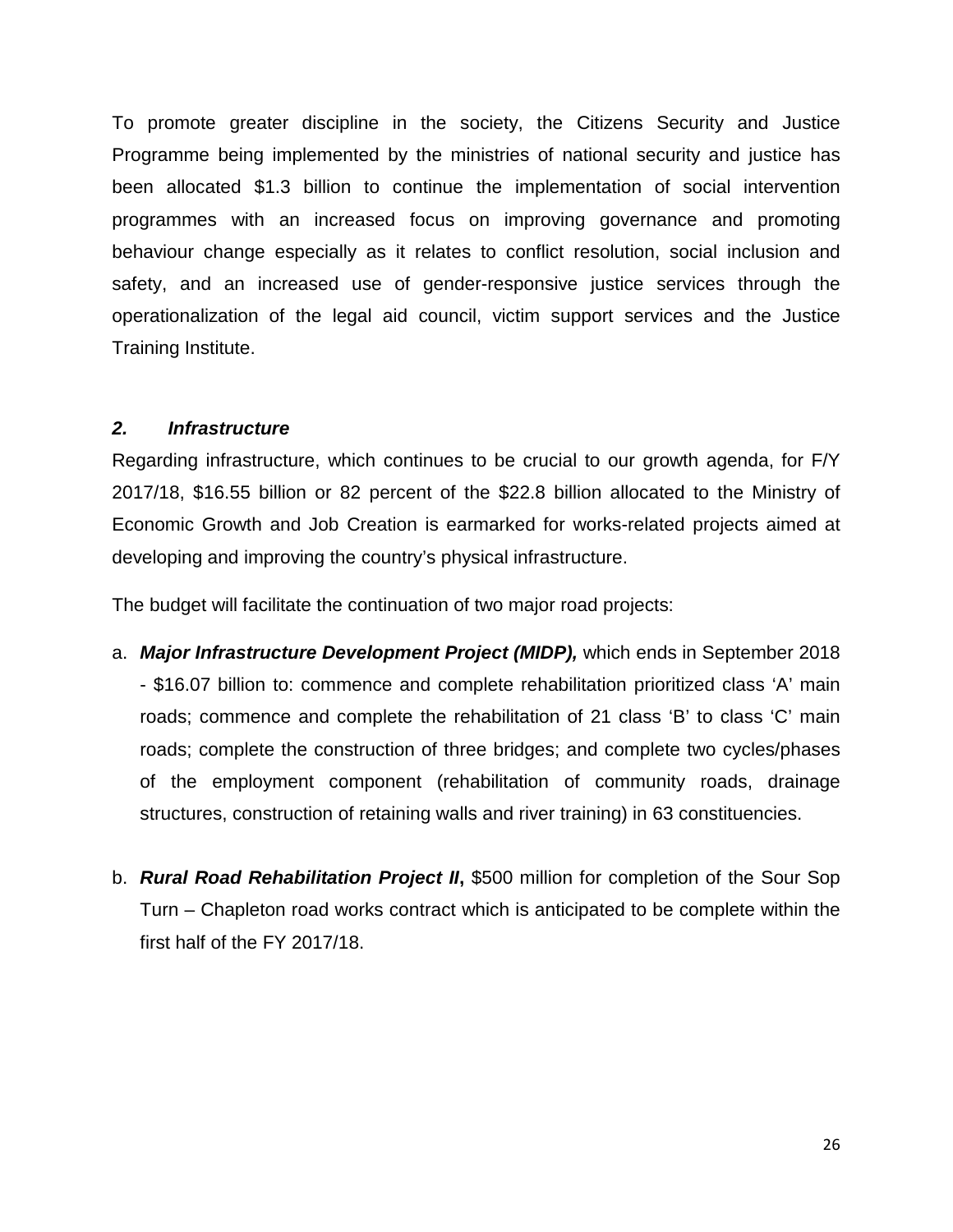Provision has also been made for work to commence on two new infrastructural projects:

- a. *Road Rehabilitation Project II* \$167 million, to commence upgrading of 14.8 km of road network to support agricultural, industrial and tourism activities in the parish of St. Mary:
- b. *Southern Coastal Highway Improvement Project* \$246 million, to support consultancies to conduct an environmental impact assessment for both road segments; surveying and valuation of the land parcels along the proposed road alignments and prepare surveyor reports for parcels identified for acquisition

### *3. Social Programmes*

In pursuing greater fiscal discipline Mr. Speaker, we have not lost sight of the need to protect the poor and vulnerable in our society. Thus, we will continue in FY 2017/18 to strengthen the Social Safety Net to ensure that these persons are 'not left behind.' As a result, special attention is being placed on PATH - the programme which targets some of the most vulnerable segments of the population - children/students ages  $0 - 19$ years; the adult poor including the disabled, elderly, pregnant and lactating mothers and the destitute and the Steps-to-Work Initiative, which targets working age members of PATH-eligible households for referral to relevant support services to enable them to seek and retain employment.

To facilitate improved benefits under the PATH Programme in FY 2017/18, an additional \$3.68 billion has been allocated, bringing the total provision to \$11.47 billion, an increase of 47 percent over the provision in 2016/2017. The increase is allocated as follows: PATH School Feeding Programme - \$1.75 billion; PATH Cash Grants - \$1.9 billion:

(i) The PATH School Feeding Programme will be expanded to increase the number of lunch days and the value of the lunches to the beneficiaries. A total of \$4.75 billion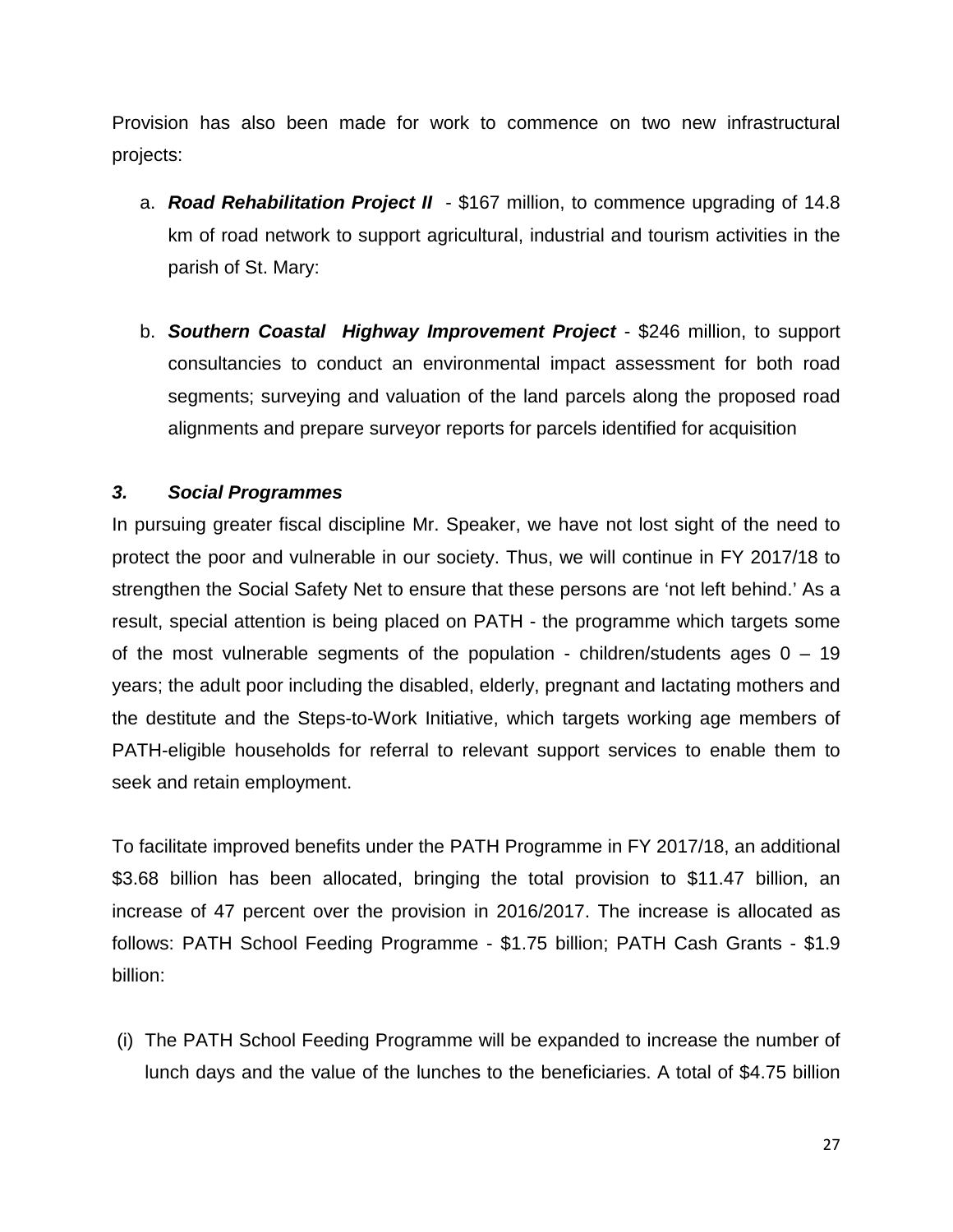has been allocated to the Ministry of Education (reflecting a nominal increase of \$1.75 billion or 58% above the Budget for 2016/2017, to provide a hot meal for five days per week and increase the value of the lunches - both in nutritional content and cost per meal. This is the largest increase which has been made to the PATH School Feeding Programme in recent times.

(ii) An additional \$1.9 billion, representing a 40% increase in budgetary allocation has been provided for the PATH Conditional Cash Grants. This additional sum will allow the Ministry of Labour and Social Security to provide a 30 percent increase in the rates to PATH beneficiaries with effect from April 01, 2017.

Work will be done during the course of the new financial year to: review the efficiency and effectiveness of the Social Safety net; initiate an evaluation of household's ability to exit the PATH; and review the impact of the PATH benefits on improving school attendance.

### **The Public Bodies Budget for FY 2017/18**

### *Reforms and Management of the Public Bodies*

Under the new Policy on Categorization and Rationalization of the Public Bodies, a principle-based approach will be applied in FY 2017/18 to: (a) Categorize public bodies to facilitate more focussed oversight and monitoring, and (b) conduct further rationalization based on the need for the function/entity and the best modality and most efficient manner in which remaining functions will be delivered.

My Ministry will collaborate closely with the Public Sector Transformation and Implementation Unit of the Office of the Prime Minister in the implementation of the rationalization of the public bodies.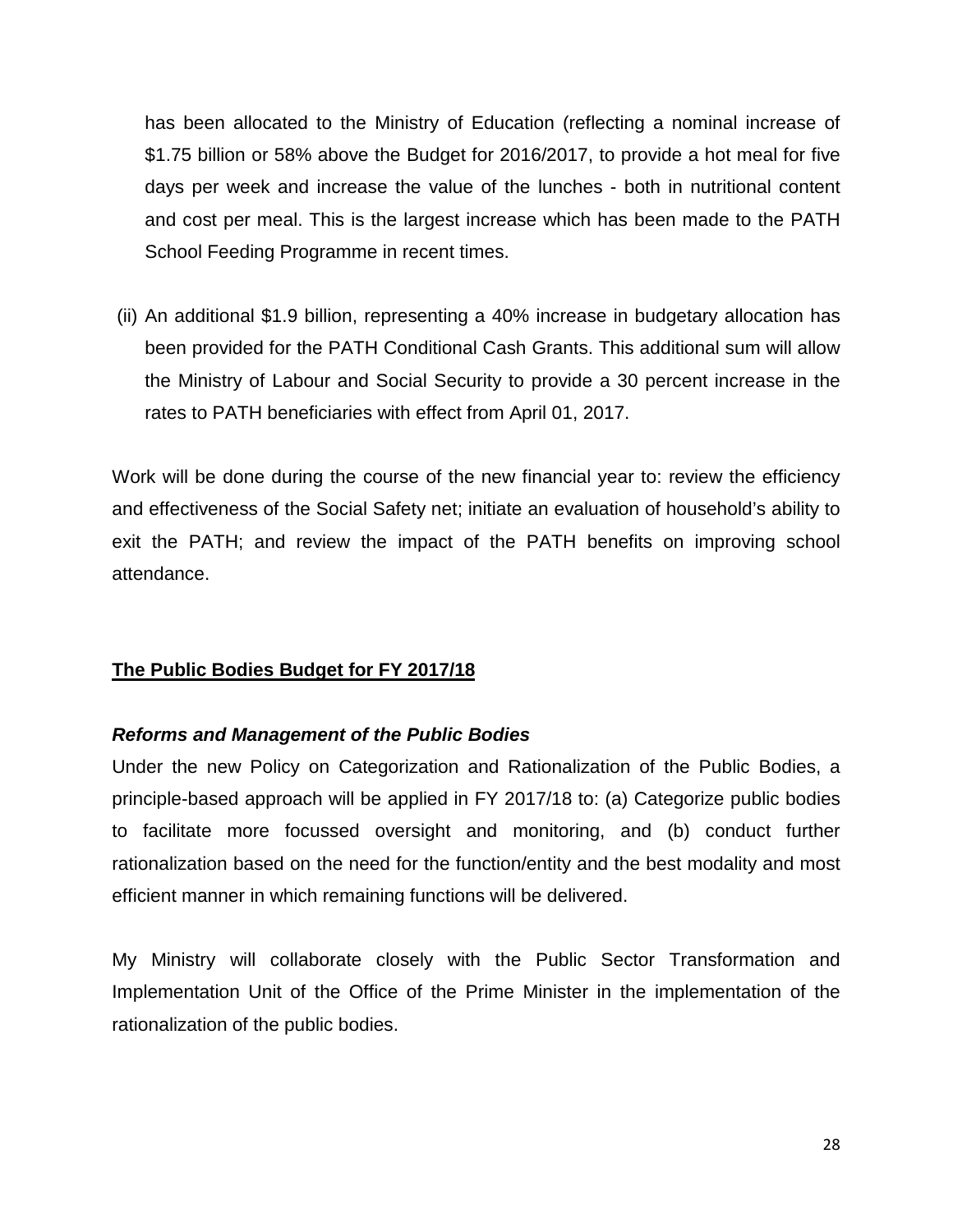Mr. Speaker, the range of options for rationalizations includes: mergers, closures, privatization, and possible re-integration into MDAs where it is that there are entities undertaking functions similar to the MDAs, and retention as separate entities. We are also cognizant of the need for greater revenue flows—especially earmarked revenues, to the government/Consolidated Fund (CF) from public bodies, within the context of a Public Financial Management (PFM) Reform.

The Public Bodies are expected to continue their significant contribution to the Budget in FY 2017/18. They are projected to generate a surplus of \$1.71 billion and gross flows from these bodies to the Central Government are expected to be \$56.9 billion. Total Capital Expenditure and Investments are expected to be \$62.7 billion (3.3 percent of GDP) which would be higher than that of the Central Government. Three public bodies, namely the NHT (\$26,157mn), NWC (\$7,962mn) and PAJ (\$9,660 mn) account for 70% of the planned capital expenditure and investments. Notably, PAJ and the NWC expect that they will be able to implement the capital programme as scheduled during FY 2017/18 given that requisite approvals have been received as well as other preparatory activities substantially completed.

The National Housing Trust will continue to pursue its drive to develop some 9,000 housing solutions by FY 2020/21; these solutions will comprise houses and residential lots in 42 developments over 11 parishes. It is expected that 2,159 housing solutions will be completed during FY 2017/18. Accordingly, the NHT is expected to spend \$25,572 million on housing activities.

The Port Authority of Jamaica's developmental projects are strategically aligned to the Government of Jamaica's growth and employment agenda and will be focused on Business Process Outsourcing (BPO). The development and expansion of Jamaica's outsourcing industry is expected to be achieved through the construction of two BPO facilities in Kingston and Montego Bay. Cargo and Cruise Port Developments to support and facilitate growth and development in trade, commerce, tourism and cruise are also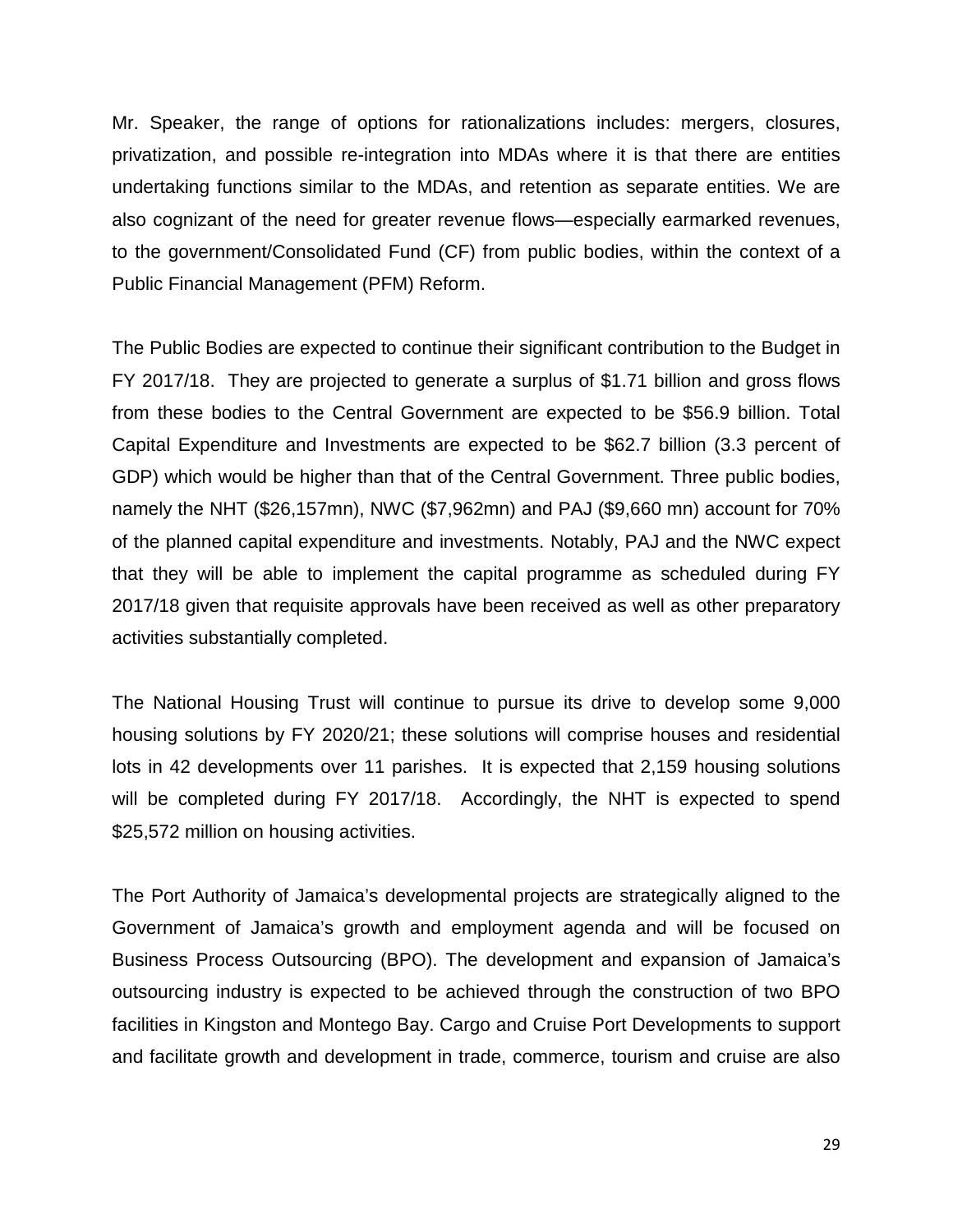planned for Falmouth, Montego Bay and Ocho Rios. These projects are expected to account for 65 percent of planned capital expenditure of \$9,660 mn.

The National Water Commission will continue the implementation of selected strategies and capital projects that are expected to reduce the level of non-revenue water (NRW), achieve energy and other efficiency targets, contain operating costs and enhance revenues. Capital projects are budgeted at \$7,962 mn and include financing for pipeline replacement along the major road works being undertaken by the National Works Agency as well as funding for the KMA Water Supply Improvement project.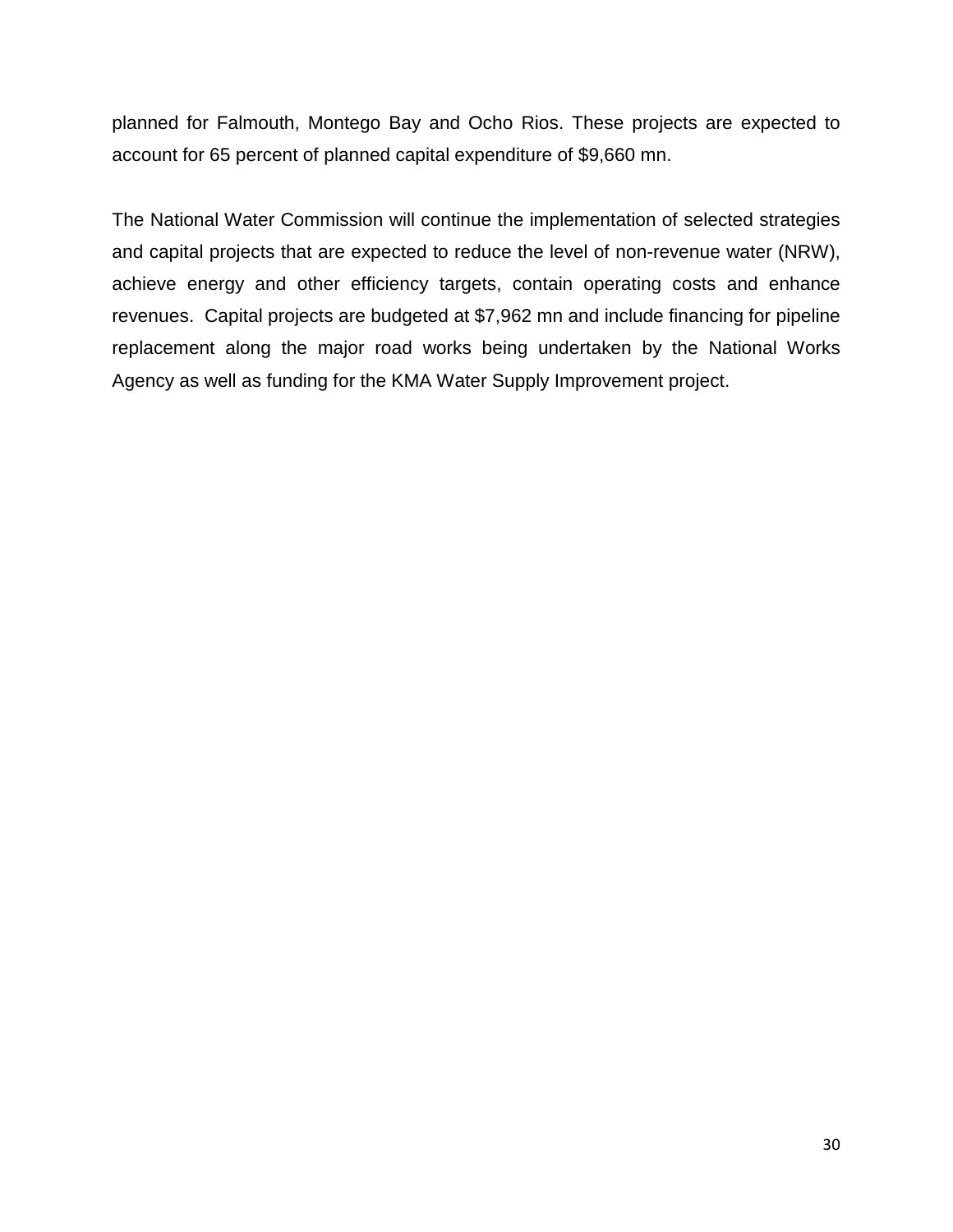### **V. FINANCING AND REVENUE PROGRAMME FY 2017/18**

Mr. Speaker, I will now turn to the revenue estimates and financing of the Budget.

Mr. Speaker, we intend to finance the \$715.6 billion Central Government expenditure budget through a mix of revenue, grants, loan resources and inflows from the PetroCaribe Development Fund.

Assuming current policies, revenue and grant inflows for the year are estimated at \$526.3 billion and consist of:

- 1. Tax Revenue of \$478.9 billion
- 2. Non-tax Revenue of \$40.87 billion;
- 3. Bauxite Levy of \$0.13 billion;
- 4. Capital Revenue of \$2.2 billion; and
- 5. Grants of \$4.4 billion

Loan inflows which are expected from both domestic and external sources are programmed at \$159.6 billion, with \$89.0 billion to be raised in the domestic market and \$70.6 billion to come from external sources.

The PetroCaribe Development Fund will also contribute to financing the FY 2017/18 budget as it is programmed to re-pay \$11.7 billion to the Central Government during the year.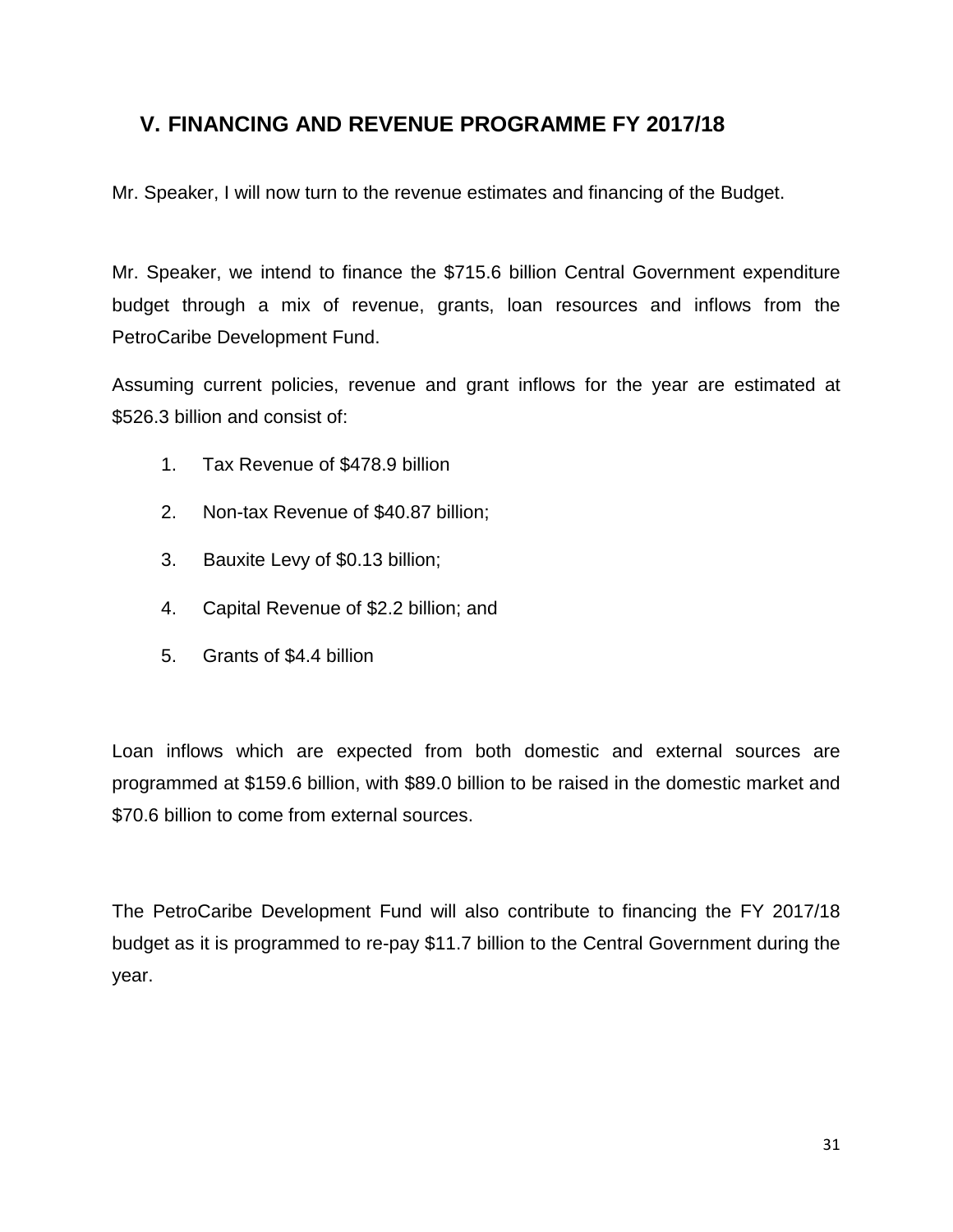#### **Bauxite Levy**

Mr. Speaker, the Fiscal Policy Paper had indicated that no inflows were expected from the Bauxite levy. However, after additional consultation with Ministry of Transport and Mining and the Jamaica Bauxite Institute, we have amended our revenue estimates to refleect \$131 million representing expected bauxite levy arrears and \$407 million to reflect the expected minimum inflows from the New Day/Da Da Company that purchased the Noranda operations. The \$407 million is included in non-tax revenues.

### **Revenue Measures FY 2017/18 AS A SEPARATE PAPER**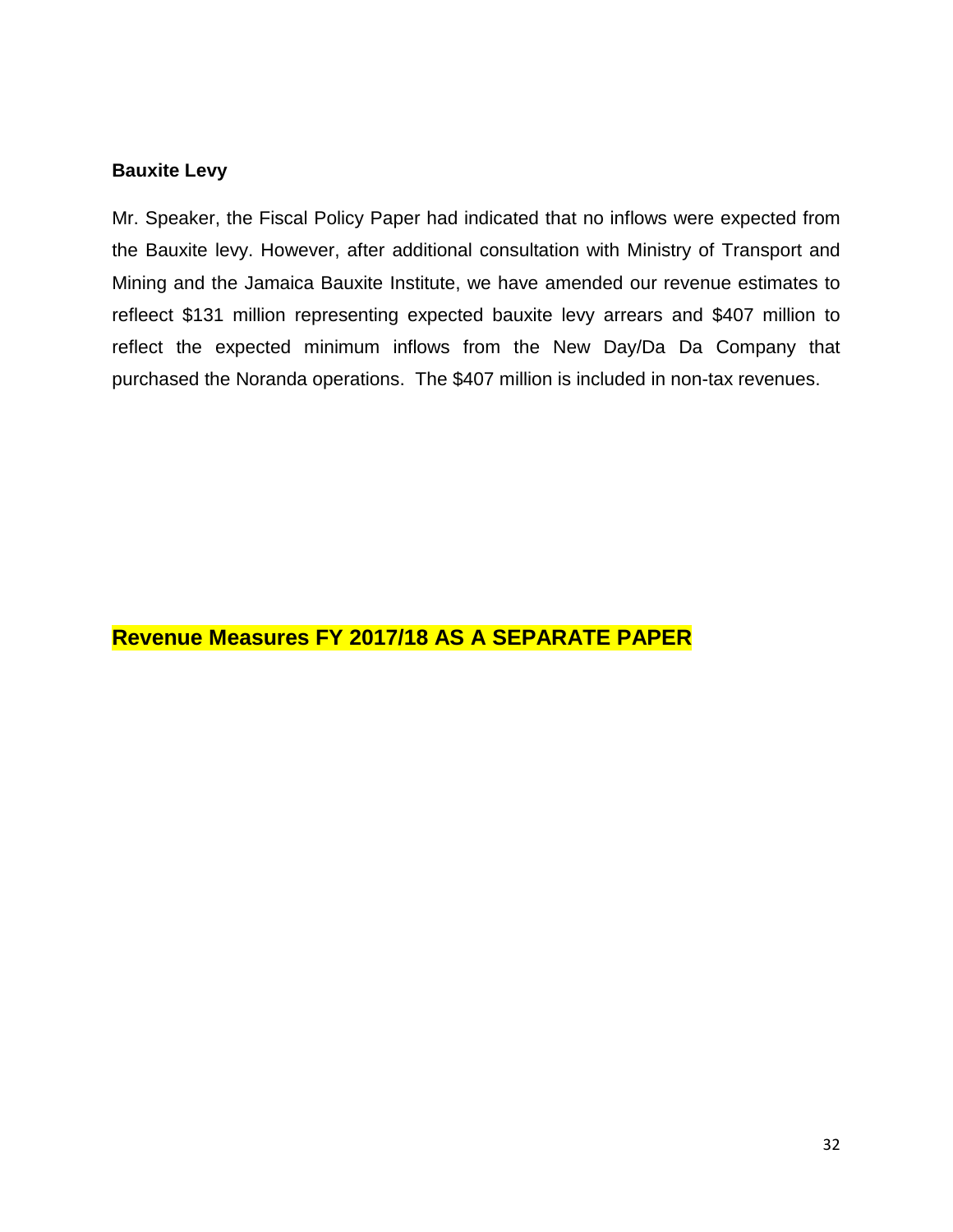# **VI. CONCLUSION**

### *JOURNEY TO PROSPERITY*

Mr. Speaker, what I have just presented to this Honourable House is part of Jamaica's journey to sustained economic growth and prosperity. It must be appreciated that the achievement of prosperity is a journey with both smooth and bumpy passage in parts.

I believe in our capability to achieve prosperity and it is that firm belief that forms the foundation of the policy decisions made and ladders of opportunity created for the people of Jamaica. These are necessary elements but however not sufficient for the achievement of prosperity.

I have reiterated for the past year, and will say again; the journey to prosperity is participatory. We are all part of that journey. Each has a part to play. The journey to prosperity begins in the mind of each and every citizen of Jamaica. It begins with a positive mental attitude.

**To our students** – the journey starts with doing your best at all times, in the classroom, on the sports field, and in community service. An educated population is an essential prerequisite for national prosperity.

**To our young adults** who are not pursing educational opportunities or not gainfully employed – the journey starts with making personal plans and goals and engaging in good life practices consistent with strong positive thoughts. Your journey can also start with developing your natural talents; acquiring new knowledge; having faith in yourself and never devaluing your capabilities, skills or potential. Remember that failure is not falling down, but getting up and getting on with life.